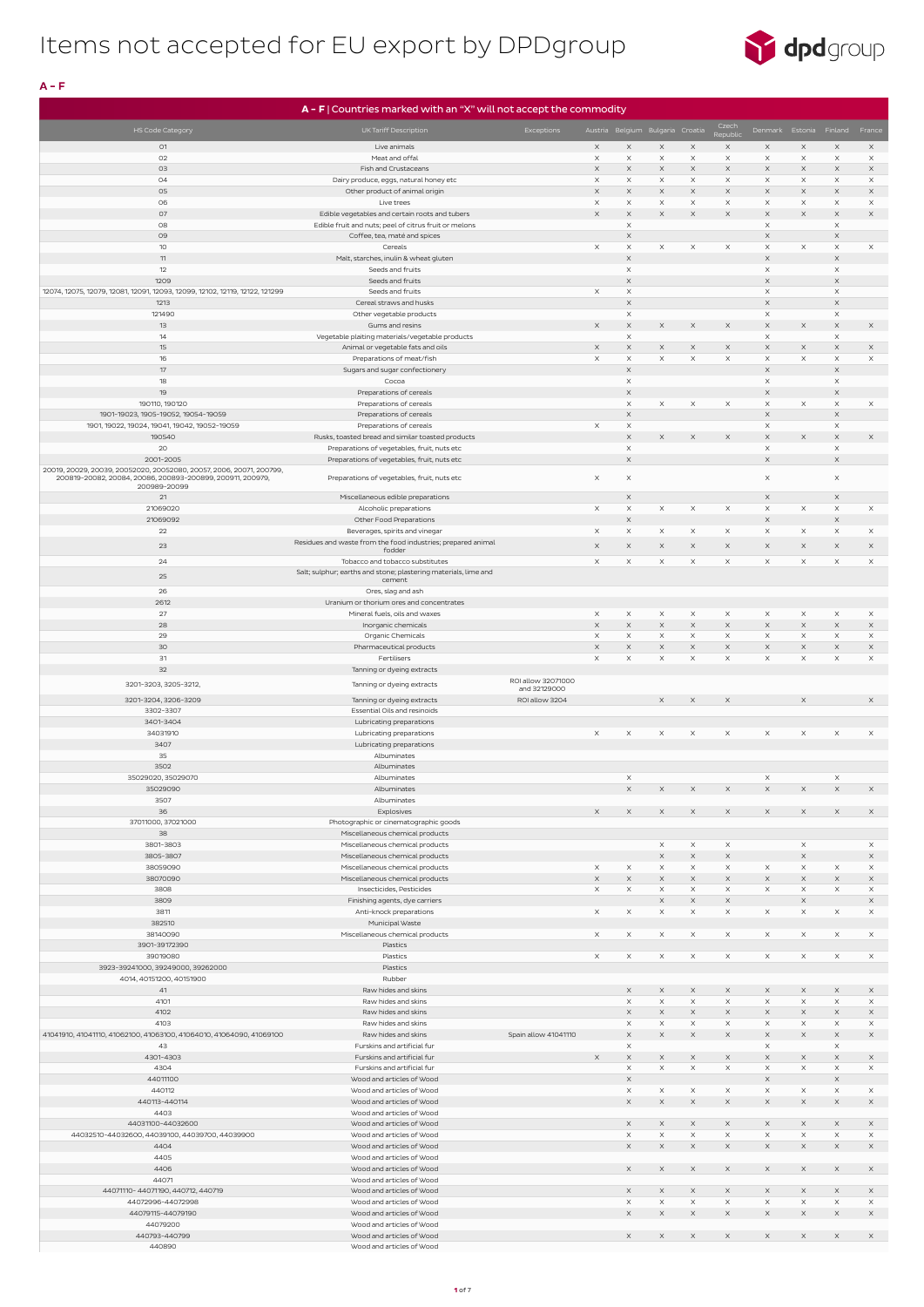

|                                                                                                                            | $A - F$   Countries marked with an "X" will not accept the commodity                                                       |                     |                           |                       |                                  |                      |                      |                       |                                |                                |                       |
|----------------------------------------------------------------------------------------------------------------------------|----------------------------------------------------------------------------------------------------------------------------|---------------------|---------------------------|-----------------------|----------------------------------|----------------------|----------------------|-----------------------|--------------------------------|--------------------------------|-----------------------|
| <b>HS Code Category</b>                                                                                                    | UK Tariff Description                                                                                                      | Exceptions          |                           |                       | Austria Belgium Bulgaria Croatia |                      | Czech                |                       |                                | Denmark Estonia Finland France |                       |
| 441012-441090                                                                                                              | Wood and articles of Wood                                                                                                  |                     |                           |                       |                                  |                      | Republic             |                       |                                |                                |                       |
| 4415, 4416                                                                                                                 | Wood and articles of Wood                                                                                                  |                     |                           | $\times$              | X                                | $\times$             | $\times$             | $\times$              | $\times$                       | $\times$                       | $\times$              |
| 4418, 4420-4421                                                                                                            | Wood and articles of Wood                                                                                                  |                     |                           |                       |                                  |                      |                      |                       |                                |                                |                       |
| 44191200, 44191900                                                                                                         | Wood and articles of Wood                                                                                                  |                     |                           |                       |                                  |                      |                      |                       |                                |                                |                       |
| 48182010, 481890, 48189090, 48234000<br>51                                                                                 | Wood and articles of Wood                                                                                                  |                     |                           |                       | $\times$                         | $\times$             |                      |                       |                                |                                |                       |
| 5101-5102                                                                                                                  | Wool and Animal Hair<br>Wool and Animal Hair                                                                               |                     |                           | $\times$<br>$\times$  | $\mathsf X$                      | X                    | X<br>$\times$        | $\times$<br>$\times$  | X<br>$\boldsymbol{\mathsf{X}}$ | $\times$<br>$\times$           | X<br>$\times$         |
| 5103                                                                                                                       | Wool and Animal Hair                                                                                                       |                     |                           | $\times$              | X                                | X                    | X                    | $\times$              | $\times$                       | $\times$                       | $\times$              |
| 5101-5105                                                                                                                  | Wool and Animal Hair                                                                                                       |                     |                           | $\mathsf X$           | $\times$                         | $\times$             | $\times$             | $\times$              | $\boldsymbol{\mathsf{X}}$      | $\times$                       | $\times$              |
| 52081110, 52082110                                                                                                         | Cotton                                                                                                                     |                     |                           |                       |                                  |                      |                      |                       |                                |                                |                       |
| 5302                                                                                                                       | True hemp                                                                                                                  |                     | $\times$                  | $\times$              | $\times$                         | X                    | X                    | $\times$              | $\times$                       | X                              | $\times$              |
| 56031390<br>61151010, 61151090                                                                                             | Non-wovens of aromatic polyamide fibre<br>Knitted or crocheted apparel                                                     |                     |                           |                       |                                  |                      |                      |                       |                                |                                |                       |
| 62179000                                                                                                                   | Parts of garments or of clothing accessories                                                                               |                     | $\times$                  |                       |                                  |                      |                      |                       |                                |                                |                       |
| 63011000                                                                                                                   | Electric blankets                                                                                                          |                     |                           |                       |                                  |                      |                      |                       |                                |                                |                       |
| 63079092, 63079098, 6309, 6310                                                                                             | Other made-up textile articles                                                                                             |                     |                           |                       |                                  |                      |                      |                       |                                |                                |                       |
| 63109000                                                                                                                   | Other made-up textile articles                                                                                             |                     |                           |                       |                                  |                      |                      |                       |                                |                                |                       |
| 640690<br>65069990                                                                                                         | Footwear, gaiters and the like<br>Headgear                                                                                 |                     |                           |                       |                                  |                      |                      |                       |                                |                                |                       |
| 6701                                                                                                                       | Articles containing prepared feathers, human or animal hair                                                                |                     |                           | $\times$              | $\times$                         | $\times$             | $\times$             | $\times$              | $\times$                       | $\times$                       | $\times$              |
| 6702                                                                                                                       | Articles containing prepared feathers, human or animal hair,                                                               |                     |                           | $\times$              | X                                | $\times$             | $\times$             | $\times$              | $\times$                       | $\times$                       | $\times$              |
|                                                                                                                            | Artificial flowers, foliage and fruit                                                                                      |                     |                           |                       |                                  |                      |                      |                       |                                |                                |                       |
| 6703                                                                                                                       | Articles containing prepared feathers, human or animal hair,<br>Artificial flowers, foliage and fruit                      |                     |                           | $\times$              | X                                | X                    | $\times$             | $\times$              | $\times$                       | $\times$                       | $\times$              |
| 67041100                                                                                                                   | Articles containing prepared feathers, human or animal hair                                                                |                     |                           | $\times$              | $\mathsf X$                      | X                    | $\times$             | $\times$              | $\boldsymbol{\mathsf{X}}$      | $\times$                       | $\times$              |
| 67041900                                                                                                                   | Articles containing prepared feathers, human or animal hair                                                                |                     |                           |                       |                                  |                      |                      |                       |                                |                                |                       |
| 67042000<br>67049000                                                                                                       | Articles containing prepared feathers, human or animal hair<br>Articles containing prepared feathers, human or animal hair |                     |                           | $\times$<br>$\times$  | X<br>X                           | X<br>$\times$        | $\times$<br>$\times$ | $\times$<br>$\times$  | $\boldsymbol{\mathsf{X}}$<br>X | $\times$<br>$\times$           | $\times$<br>$\times$  |
|                                                                                                                            | Articles of stone, plaster, cement, asbestos, mica or similar                                                              |                     |                           |                       |                                  |                      |                      |                       |                                |                                |                       |
| 6807 - 6808, 6811, 6812, 68152000                                                                                          | materials                                                                                                                  |                     | $\times$                  | $\times$              | $\times$                         | X                    | X                    | $\times$              | $\boldsymbol{\times}$          | $\times$                       | $\times$              |
| 6813                                                                                                                       | Articles of stone, plaster, cement, asbestos, mica or similar<br>materials                                                 |                     | $\mathsf X$               |                       | X                                | X                    | X                    |                       | X                              |                                | $\times$              |
|                                                                                                                            | Articles of stone, plaster, cement, asbestos, mica or similar                                                              |                     |                           |                       |                                  |                      |                      |                       |                                |                                |                       |
| 6815                                                                                                                       | materials                                                                                                                  | ROI allow 68159900  | $\times$                  |                       | X                                | $\times$             | $\times$             |                       | $\boldsymbol{\mathsf{X}}$      |                                | $\times$              |
| 69091900, 6911, 6914                                                                                                       | Ceramics                                                                                                                   |                     |                           |                       |                                  |                      |                      |                       |                                |                                |                       |
| 69120021-69120029                                                                                                          | Ceramics                                                                                                                   | Spain allows 7117 & |                           |                       |                                  |                      |                      |                       |                                |                                |                       |
| 71                                                                                                                         | Pearls and diamonds, precious stones and metals                                                                            | 7118                |                           |                       |                                  |                      |                      |                       |                                |                                |                       |
| 7101, 7102                                                                                                                 | Pearls and diamonds                                                                                                        |                     | $\times$                  | $\times$              | $\times$                         | $\times$             | $\times$             | $\times$              |                                | $\times$                       | $\times$              |
| 7103-7116<br>7113, 7114                                                                                                    | Pearls and diamonds, precious stones and metals<br>Pearls and diamonds, precious stones and metals                         |                     |                           | $\times$<br>$\times$  | X                                | X                    | $\times$             | $\times$<br>$\times$  | X                              | $\mathsf X$<br>X               | $\times$              |
| 7415                                                                                                                       | Copper                                                                                                                     |                     |                           |                       |                                  |                      |                      |                       |                                |                                |                       |
| 81089090                                                                                                                   | Titanium                                                                                                                   |                     |                           |                       |                                  |                      |                      |                       |                                |                                |                       |
| 82079099                                                                                                                   | Interchangeable tools for hand tools                                                                                       |                     |                           |                       |                                  |                      |                      |                       |                                |                                |                       |
| 84211920, 8432, 84368010                                                                                                   | Machinery                                                                                                                  |                     |                           |                       |                                  |                      |                      |                       |                                |                                |                       |
| 85238090<br>85437070                                                                                                       | Discs. Tapes and Storage Devices                                                                                           |                     | $\times$                  | $\times$              | X                                | $\times$             | $\times$             | $\times$              | $\times$                       | X                              | $\times$              |
| 85437090, 85439000                                                                                                         | Electronic cigarettes<br>Electrcial Machines and apparatus                                                                 |                     |                           |                       | $\mathsf X$                      | $\times$             | $\times$             |                       | $\mathsf X$                    |                                | $\times$              |
| 85446010, 85446090, 85447000                                                                                               | Electric conductors                                                                                                        |                     |                           |                       | $\boldsymbol{\times}$            | $\mathsf X$          | $\times$             |                       | $\mathsf X$                    |                                | $\boldsymbol{\times}$ |
| 86                                                                                                                         | Railway or tramway locomotives                                                                                             |                     | $\times$                  |                       |                                  |                      |                      |                       |                                |                                |                       |
| 8601-8606, 8608-8609                                                                                                       | Railway or tramway locomotives                                                                                             |                     | $\times$                  | $\times$              | X                                | X                    | $\times$             | $\times$              | $\mathsf X$                    | X                              | $\times$              |
| 8607                                                                                                                       | Railway or tramway parts                                                                                                   | Spain Allow         | $\times$                  |                       | $\times$                         | X                    | $\times$             |                       | $\mathsf X$                    |                                | $\times$              |
| 8701-8707                                                                                                                  | Vehicle parts and accessories thereof                                                                                      | 87049000            |                           |                       | $\times$                         | $\times$             | $\times$             |                       | $\times$                       |                                | $\times$              |
| 8709-8713                                                                                                                  | Vehicle parts and accessories thereof                                                                                      | <b>Allow 8710</b>   |                           | $\times$              |                                  |                      |                      | $\times$              |                                | $\times$                       |                       |
| 87081010-87082910, 87083010-87084050, 87085020, 87085099-<br>87087010, 87088020, 87089120, 87089199-87089220, 87089310-    | Vehicle parts and accessories thereof                                                                                      |                     |                           |                       |                                  |                      |                      |                       |                                |                                |                       |
| 87089420, 87089510, 87089910, 87089997                                                                                     |                                                                                                                            |                     |                           |                       |                                  |                      |                      |                       |                                |                                |                       |
| 87081010, 87082110, 87082910, 87083010, 87084020, 87085020,<br>87087010, 87088020, 87088091, 87089120, 87089220, 87089310, | Vehicle parts and accessories thereof                                                                                      |                     |                           | $\times$              |                                  |                      |                      | $\times$              |                                | $\times$                       |                       |
| 87089420, 87089510, 87089910                                                                                               |                                                                                                                            |                     |                           |                       |                                  |                      |                      |                       |                                |                                |                       |
| 8709-87091990                                                                                                              | Vehicle parts and accessories thereof                                                                                      |                     |                           | $\times$              | X                                | X                    | $\times$             | $\times$              | $\times$                       | $\times$                       | $\times$              |
| 8710-8711<br>8713                                                                                                          | Vehicle parts and accessories thereof<br>Vehicle parts and accessories thereof                                             |                     |                           | $\times$<br>$\times$  | $\mathsf X$<br>$\times$          | $\times$<br>$\times$ | $\times$<br>$\times$ | $\times$<br>$\times$  | $\times$<br>$\times$           | $\times$<br>$\times$           | $\times$<br>$\times$  |
| 8801, 8806-8807                                                                                                            | Aircraft, spacecraft, and parts thereof                                                                                    |                     | $\times$                  | $\times$              | $\times$                         | $\times$             | $\times$             | $\times$              | $\times$                       | $\times$                       | $\times$              |
| 8804                                                                                                                       | Aircraft, spacecraft, and parts thereof                                                                                    |                     | $\times$                  | $\times$              |                                  |                      |                      | $\times$              |                                | $\boldsymbol{\times}$          |                       |
| 8802, 8805                                                                                                                 | Aircraft, spacecraft, and parts thereof                                                                                    |                     | $\times$                  | $\times$              | X                                | $\times$             | $\times$             | $\times$              | $\boldsymbol{\times}$          | $\times$                       | $\times$              |
| 89                                                                                                                         | Ships, boat and floating structures                                                                                        |                     | $\boldsymbol{\mathsf{X}}$ | $\boldsymbol{\times}$ |                                  |                      |                      | $\boldsymbol{\times}$ |                                | $\mathsf X$                    |                       |
| 89039291, 89039991, 89040091, 89069091<br>9001, 90031, 9004, 90063000, 90132000, 9018-9021, 90251120,                      | Ships, boats and floating structures<br>Optical, photographic, cinematographic, measuring, medical or                      |                     | $\times$                  | $\times$              | $\times$                         | $\times$             | $\times$             | $\times$              | $\times$                       | $\times$                       | $\times$              |
| 90251900, 9027                                                                                                             | surgical instruments                                                                                                       |                     |                           |                       |                                  |                      |                      |                       |                                |                                |                       |
| 90014041, 90015041, 90031100                                                                                               | Optical, photographic, cinematographic, measuring, medical or<br>surgical instruments                                      |                     |                           |                       | $\times$                         | $\times$             | $\times$             |                       | $\times$                       |                                | X                     |
|                                                                                                                            | Optical, photographic, cinematographic, measuring, medical or                                                              |                     |                           |                       |                                  |                      |                      |                       |                                |                                |                       |
| 9013                                                                                                                       | surgical instruments                                                                                                       |                     |                           |                       |                                  |                      |                      |                       |                                |                                |                       |
| 9018                                                                                                                       | Optical, photographic, cinematographic, measuring, medical or<br>surgical instruments                                      |                     |                           |                       | X                                | $\times$             | $\times$             |                       | $\times$                       |                                | $\times$              |
| 90131090, 90132000, 90138000, 9022, 9023                                                                                   | Optical, photographic, cinematographic, measuring, medical or                                                              |                     | $\times$                  |                       |                                  |                      |                      |                       |                                |                                |                       |
|                                                                                                                            | surgical instruments                                                                                                       |                     |                           |                       |                                  |                      |                      |                       |                                |                                |                       |
| 9021-9023                                                                                                                  | Optical, photographic, cinematographic, measuring, medical or<br>surgical instruments                                      |                     |                           |                       | X                                | X                    | $\times$             |                       | $\times$                       |                                | $\times$              |
| 9022                                                                                                                       | Optical, photographic, cinematographic, measuring, medical or                                                              |                     | $\boldsymbol{\times}$     |                       | $\times$                         | $\times$             | $\times$             |                       | $\mathsf X$                    |                                | $\times$              |
| 93                                                                                                                         | surgical instruments<br>Arms and ammunition                                                                                |                     | $\times$                  | $\times$              | $\times$                         | $\times$             | $\times$             | $\times$              | $\times$                       | $\times$                       | $\times$              |
| 9402                                                                                                                       | Medical, surgical, dental or veterinary furniture                                                                          |                     |                           |                       |                                  |                      |                      |                       |                                |                                |                       |
| 94041000                                                                                                                   | Mattress supports                                                                                                          |                     |                           |                       |                                  |                      |                      |                       |                                |                                |                       |
| 9405-94055                                                                                                                 | Chandeliers and other electric ceiling or wall lighting fitting                                                            |                     |                           |                       |                                  |                      |                      |                       |                                |                                |                       |
| 94061000                                                                                                                   | Prefabricated buildings, of wood                                                                                           |                     |                           |                       | X                                | $\times$             | $\times$             |                       | $\times$                       |                                | $\times$              |
| 9508                                                                                                                       | Roundabouts, swings, shooting galleries and other fairground<br>amusements                                                 |                     |                           |                       |                                  |                      |                      |                       |                                |                                |                       |
| 96011000                                                                                                                   | Miscellaneous manufactured articles                                                                                        |                     |                           |                       |                                  |                      |                      |                       |                                |                                |                       |
| 9602                                                                                                                       | Miscellaneous manufactured articles                                                                                        |                     |                           |                       |                                  |                      |                      |                       |                                |                                |                       |
| 96062900, 96063000<br>96019000                                                                                             | Miscellaneous manufactured articles<br>Miscellaneous manufactured articles                                                 |                     |                           | $\times$              | X<br>$\times$                    | X<br>$\times$        | $\times$<br>$\times$ | $\times$              | $\times$<br>$\times$           | $\times$                       | X<br>$\times$         |
| 96170000                                                                                                                   | Miscellaneous manufactured articles                                                                                        |                     |                           |                       |                                  |                      |                      |                       |                                |                                |                       |
| 96190050                                                                                                                   | Miscellaneous manufactured articles                                                                                        |                     |                           |                       |                                  |                      |                      |                       |                                |                                |                       |
| 96190030, 96190089                                                                                                         | Miscellaneous manufactured articles                                                                                        |                     |                           |                       |                                  |                      |                      |                       |                                |                                |                       |
| 97                                                                                                                         | Works of art, collectors' pieces and antiques                                                                              |                     |                           | X                     | $\times$                         | $\times$             | $\times$             | $\times$              | $\times$                       | X                              | $\times$              |
| 9705, 9706                                                                                                                 | 05: Collections and collector's pieces,<br>06: Antiques over 100 years old                                                 |                     | $\times$                  | $\times$              | X                                | X                    | X                    | $\times$              | X                              | $\times$                       | X                     |
| 98                                                                                                                         | Complete industrial plant                                                                                                  |                     | $\times$                  | $\times$              | $\mathsf X$                      | $\times$             | $\times$             | $\times$              | $\boldsymbol{\mathsf{X}}$      | $\times$                       | $\times$              |

### A - F Continued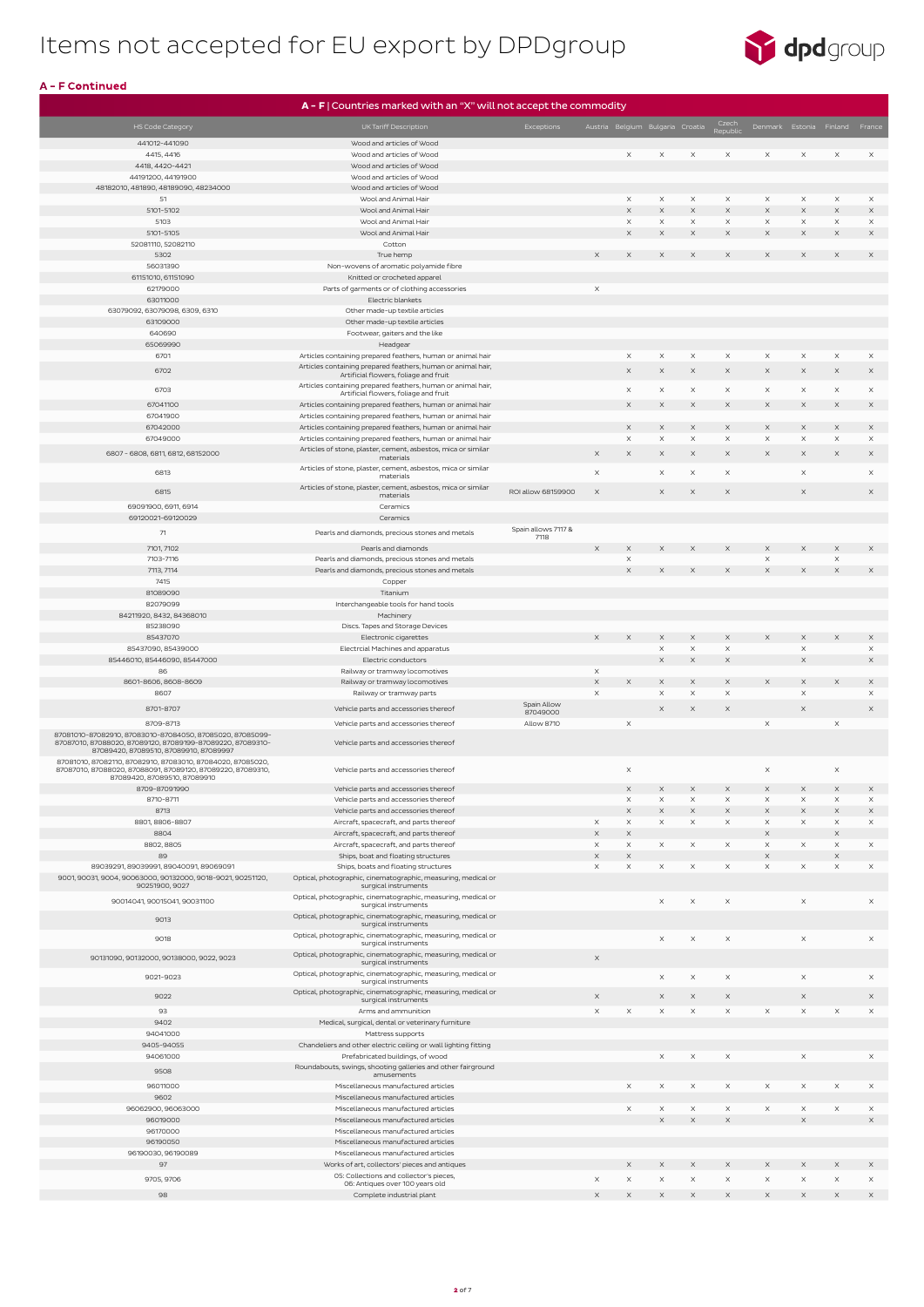

### $G - N$

|                                                                                      | $G - N$   Countries marked with an "X" will not accept the commodity           |                      |                                   |                                   |                         |                      |                       |                                   |                                          |                                  |                                          |
|--------------------------------------------------------------------------------------|--------------------------------------------------------------------------------|----------------------|-----------------------------------|-----------------------------------|-------------------------|----------------------|-----------------------|-----------------------------------|------------------------------------------|----------------------------------|------------------------------------------|
| <b>HS Code Category</b>                                                              | UK Tariff Description                                                          | Exceptions           | Germany Greece Hungary            |                                   |                         | Italy                | Latvia                |                                   |                                          | Lithuania Luxembourg Netherlands | Norway                                   |
| 01                                                                                   | Live animals                                                                   |                      | $\times$                          | $\mathsf X$                       | $\times$                | $\times$             | $\times$              | $\times$                          | $\times$                                 | $\times$                         | $\times$                                 |
| O2                                                                                   | Meat and offal                                                                 |                      | $\times$                          | $\times$                          | $\times$                | $\times$             | $\times$              | $\times$                          | $\times$                                 | $\times$                         | $\times$                                 |
| 03                                                                                   | Fish and Crustaceans                                                           |                      | $\boldsymbol{\times}$             | $\boldsymbol{\times}$             | $\times$                | $\times$             | X                     | $\times$                          | $\mathsf X$                              | $\times$                         | $\times$                                 |
| 04                                                                                   | Dairy produce, eggs, natural honey etc                                         |                      | $\times$                          | $\times$                          | X                       | $\times$             | X                     | $\times$                          | $\times$                                 | X                                | $\times$                                 |
| 05                                                                                   | Other product of animal origin                                                 |                      | X                                 | $\boldsymbol{\times}$             | $\times$                | $\times$             | X                     | $\times$                          | X                                        | X                                | $\times$                                 |
| 06<br>07                                                                             | Live trees<br>Edible vegetables and certain roots and tubers                   |                      | $\times$<br>$\times$              | $\times$<br>$\boldsymbol{\times}$ | X<br>$\times$           | $\times$<br>$\times$ | X<br>X                | $\times$<br>$\boldsymbol{\times}$ | $\times$<br>$\mathsf X$                  | $\times$<br>$\times$             | $\mathsf X$<br>$\times$                  |
| 08                                                                                   | Edible fruit and nuts; peel of citrus fruit or melons                          |                      | $\times$                          |                                   |                         |                      |                       |                                   | $\times$                                 | $\times$                         | $\times$                                 |
| 09                                                                                   | Coffee, tea, maté and spices                                                   |                      | $\mathsf X$                       |                                   |                         |                      |                       |                                   | $\mathsf X$                              | $\mathsf X$                      | $\boldsymbol{\mathsf{X}}$                |
| 10 <sup>°</sup>                                                                      | Cereals                                                                        |                      | $\times$                          | $\times$                          | $\times$                | $\times$             | $\times$              | $\times$                          | $\times$                                 | $\times$                         | $\times$                                 |
| 11                                                                                   | Malt, starches, inulin & wheat gluten                                          |                      | $\boldsymbol{\times}$             |                                   |                         |                      |                       |                                   | X                                        | $\times$                         | $\times$                                 |
| 12<br>1209                                                                           | Seeds and fruits<br>Seeds and fruits                                           |                      | $\times$<br>$\boldsymbol{\times}$ |                                   |                         |                      |                       |                                   | $\times$<br>$\boldsymbol{\times}$        | $\times$<br>$\times$             | $\mathsf X$<br>$\times$                  |
| 12074, 12075, 12079, 12081, 12091, 12093, 12099, 12102, 12119, 12122, 121299         | Seeds and fruits                                                               |                      | $\times$                          |                                   |                         | $\times$             |                       |                                   | $\times$                                 | X                                | $\times$                                 |
| 1213                                                                                 | Cereal straws and husks                                                        |                      | $\times$                          |                                   |                         |                      |                       |                                   | $\times$                                 | $\times$                         | $\times$                                 |
| 121490                                                                               | Other vegetable products                                                       |                      | $\times$                          |                                   |                         |                      |                       |                                   | $\times$                                 | $\times$                         | $\mathsf X$                              |
| 13                                                                                   | Gums and resins                                                                |                      | $\mathsf X$                       | $\mathsf X$                       | $\times$                | $\times$             | X                     | $\times$                          | $\mathsf X$                              | $\times$                         | $\boldsymbol{\mathsf{X}}$                |
| 14<br>15                                                                             | Vegetable plaiting materials/vegetable products                                |                      | $\times$<br>$\times$              | $\boldsymbol{\times}$             | $\times$                | $\times$             | X                     | X                                 | $\times$<br>X                            | X<br>$\times$                    | $\times$<br>$\times$                     |
| 16                                                                                   | Animal or vegetable fats and oils<br>Preparations of meat/fish                 |                      | $\times$                          | $\mathsf X$                       | X                       | $\times$             | X                     | $\times$                          | $\times$                                 | X                                | $\mathsf X$                              |
| 17                                                                                   | Sugars and sugar confectionery                                                 |                      | $\mathsf X$                       |                                   |                         |                      |                       |                                   | $\mathsf X$                              | $\times$                         | $\boldsymbol{\mathsf{X}}$                |
| 18                                                                                   | Cocoa                                                                          |                      | $\times$                          |                                   |                         |                      |                       |                                   | $\times$                                 | $\times$                         | $\times$                                 |
| 19                                                                                   | Preparations of cereals                                                        |                      | $\times$                          |                                   |                         |                      |                       |                                   | $\times$                                 | $\times$                         | $\times$                                 |
| 190110, 190120                                                                       | Preparations of cereals                                                        |                      | $\times$                          | $\times$                          | $\times$                |                      | $\times$              | X                                 | $\times$                                 | $\times$                         | $\times$                                 |
| 1901-19023, 1905-19052, 19054-19059<br>1901, 19022, 19024, 19041, 19042, 19052-19059 | Preparations of cereals<br>Preparations of cereals                             |                      | $\boldsymbol{\times}$<br>$\times$ |                                   |                         | $\times$             |                       |                                   | $\mathsf X$<br>$\times$                  | $\times$<br>$\times$             | $\boldsymbol{\mathsf{X}}$<br>$\mathsf X$ |
| 190540                                                                               | Rusks, toasted bread and similar toasted products                              |                      | $\times$                          | $\boldsymbol{\times}$             | $\mathsf X$             |                      | $\times$              | $\boldsymbol{\times}$             | $\mathsf X$                              | $\times$                         | $\boldsymbol{\mathsf{X}}$                |
| 20                                                                                   | Preparations of vegetables, fruit, nuts etc                                    |                      | $\times$                          |                                   |                         |                      |                       |                                   | $\times$                                 | X                                | $\times$                                 |
| 2001-2005                                                                            | Preparations of vegetables, fruit, nuts etc                                    |                      | $\boldsymbol{\times}$             |                                   |                         |                      |                       |                                   | $\times$                                 | $\mathsf X$                      | $\boldsymbol{\mathsf{X}}$                |
| 20019, 20029, 20039, 20052020, 20052080, 20057, 2006, 20071, 200799,                 |                                                                                |                      |                                   |                                   |                         |                      |                       |                                   |                                          |                                  |                                          |
| 200819-20082, 20084, 20086, 200893-200899, 200911, 200979,<br>200989-20099           | Preparations of vegetables, fruit, nuts etc                                    |                      | $\times$                          |                                   |                         | $\times$             |                       |                                   | $\times$                                 | $\times$                         | $\times$                                 |
| 21                                                                                   | Miscellaneous edible preparations                                              |                      | $\times$                          |                                   |                         |                      |                       |                                   | $\boldsymbol{\times}$                    | $\times$                         | $\times$                                 |
| 21069020                                                                             | Alcoholic preparations                                                         |                      | $\times$                          | $\times$                          | $\times$                | $\times$             | $\times$              | $\times$                          | $\times$                                 | $\times$                         | $\times$                                 |
| 21069092                                                                             | Other Food Preparations                                                        |                      | $\times$                          |                                   |                         |                      |                       |                                   | $\mathsf X$                              | $\times$                         | $\times$                                 |
| 22                                                                                   | Beverages, spirits and vinegar<br>Residues and waste from the food industries; |                      | $\times$                          | $\times$                          | $\times$                | $\times$             | $\times$              | $\times$                          | $\times$                                 | $\times$                         | $\times$                                 |
| 23                                                                                   | prepared animal fodder                                                         |                      | $\times$                          | $\boldsymbol{\times}$             | $\times$                | $\times$             | $\times$              | $\times$                          | $\times$                                 | $\times$                         | $\boldsymbol{\mathsf{X}}$                |
| 24                                                                                   | Tobacco and tobacco substitutes                                                |                      | $\times$                          | $\times$                          | $\times$                | $\times$             | $\times$              | $\times$                          | $\times$                                 | $\times$                         | $\times$                                 |
| 25                                                                                   | Salt; sulphur; earths and stone; plastering<br>materials, lime and cement      |                      |                                   |                                   |                         |                      |                       |                                   |                                          |                                  |                                          |
| 26                                                                                   | Ores, slag and ash                                                             |                      |                                   |                                   |                         |                      |                       |                                   |                                          |                                  |                                          |
| 2612                                                                                 | Uranium or thorium ores and concentrates                                       |                      |                                   |                                   |                         |                      |                       |                                   |                                          |                                  |                                          |
| 27                                                                                   | Mineral fuels, oils and waxes                                                  |                      | $\times$                          | $\times$                          | $\times$                | $\times$             | $\times$              | $\times$                          | $\times$                                 | $\times$                         | $\times$                                 |
| 28                                                                                   | Inorganic chemicals                                                            |                      | $\boldsymbol{\times}$             | $\mathsf X$                       | $\mathsf X$             | $\times$             | $\mathsf X$           | $\times$                          | $\mathsf X$                              | $\mathsf X$                      | $\mathsf X$                              |
| 29<br>30                                                                             | Organic Chemicals                                                              |                      | $\times$<br>$\mathsf X$           | $\times$<br>$\boldsymbol{\times}$ | $\times$<br>$\times$    | $\times$<br>$\times$ | $\times$              | $\times$<br>$\times$              | $\times$<br>$\mathsf X$                  | $\times$                         | $\times$                                 |
| 31                                                                                   | Pharmaceutical products<br>Fertilisers                                         |                      | $\times$                          | $\mathsf X$                       | X                       | $\times$             | X<br>X                | $\times$                          | $\times$                                 | X<br>$\times$                    | $\mathsf X$<br>$\times$                  |
| 32                                                                                   | Tanning or dyeing extracts                                                     |                      |                                   |                                   |                         |                      |                       |                                   |                                          |                                  |                                          |
| 3201-3203, 3205-3212,                                                                | Tanning or dyeing extracts                                                     | ROI allow 32071000   |                                   |                                   |                         |                      |                       |                                   |                                          |                                  |                                          |
|                                                                                      |                                                                                | and 32129000         |                                   |                                   |                         |                      |                       |                                   |                                          |                                  |                                          |
| 3201-3204, 3206-3209<br>3302-3307                                                    | Tanning or dyeing extracts<br>Essential Oils and resinoids                     | ROI allow 3204       |                                   | $\times$                          | $\times$                |                      | X                     | $\times$                          |                                          |                                  |                                          |
| 3401-3404                                                                            | Lubricating preparations                                                       |                      |                                   |                                   |                         |                      |                       |                                   |                                          |                                  |                                          |
| 34031910                                                                             | Lubricating preparations                                                       |                      | $\times$                          | $\times$                          | $\times$                | $\times$             | $\times$              | $\times$                          | $\times$                                 | $\times$                         | $\times$                                 |
| 3407                                                                                 | Lubricating preparations                                                       |                      |                                   |                                   |                         |                      |                       |                                   |                                          |                                  |                                          |
| 35                                                                                   | Albuminates                                                                    |                      |                                   |                                   |                         |                      |                       |                                   |                                          |                                  |                                          |
| 3502<br>35029020, 35029070                                                           | Albuminates                                                                    |                      |                                   |                                   |                         |                      |                       |                                   | $\times$                                 |                                  |                                          |
| 35029090                                                                             | Albuminates<br>Albuminates                                                     |                      | $\times$<br>$\mathsf X$           | $\times$                          | $\mathsf X$             |                      | $\times$              | $\times$                          | $\mathsf X$                              | $\times$<br>$\mathsf X$          | $\times$<br>$\times$                     |
| 3507                                                                                 | Albuminates                                                                    |                      |                                   |                                   |                         |                      |                       |                                   |                                          |                                  |                                          |
| 36                                                                                   | Explosives                                                                     |                      | $\times$                          | $\boldsymbol{\times}$             | $\times$                | $\times$             | X                     | $\times$                          | $\mathsf X$                              | $\times$                         | $\times$                                 |
| 37011000, 37021000                                                                   | Photographic or cinematographic goods                                          |                      |                                   |                                   |                         |                      |                       |                                   |                                          |                                  |                                          |
| 38                                                                                   | Miscellaneous chemical products                                                |                      |                                   |                                   |                         |                      |                       |                                   |                                          |                                  |                                          |
| 3801-3803                                                                            | Miscellaneous chemical products                                                |                      |                                   | $\times$                          | $\times$                |                      | $\times$              | $\times$                          |                                          |                                  |                                          |
| 3805-3807<br>38059090                                                                | Miscellaneous chemical products<br>Miscellaneous chemical products             |                      | $\times$                          | $\mathsf X$<br>$\times$           | $\mathsf X$<br>$\times$ | $\times$             | X<br>$\times$         | $\times$<br>$\times$              | $\times$                                 | $\times$                         | $\times$                                 |
| 38070090                                                                             | Miscellaneous chemical products                                                |                      | $\times$                          | $\times$                          | $\times$                | $\times$             | $\boldsymbol{\times}$ | $\boldsymbol{\times}$             | $\times$                                 | $\mathsf X$                      | $\times$                                 |
| 3808                                                                                 | Insecticides, Pesticides                                                       |                      | $\times$                          | $\times$                          | $\times$                | $\times$             | $\times$              | $\times$                          | $\times$                                 | $\times$                         | $\times$                                 |
| 3809                                                                                 | Finishing agents, dye carriers                                                 |                      |                                   | $\times$                          | $\mathsf X$             |                      | $\mathsf X$           | $\times$                          |                                          |                                  |                                          |
| 3811                                                                                 | Anti-knock preparations                                                        |                      | $\times$                          | $\times$                          | $\times$                | $\times$             | $\times$              | $\times$                          | $\times$                                 | $\times$                         | $\times$                                 |
| 382510                                                                               | Municipal Waste                                                                |                      |                                   |                                   |                         |                      |                       |                                   |                                          |                                  |                                          |
| 38140090<br>3901-39172390                                                            | Miscellaneous chemical products<br>Plastics                                    |                      | $\times$                          | $\times$                          | $\times$                | $\times$             | $\times$              | $\times$                          | $\times$                                 | $\times$                         | $\times$                                 |
| 39019080                                                                             | Plastics                                                                       |                      | $\times$                          | $\times$                          | $\times$                | $\times$             | $\times$              | $\times$                          | $\times$                                 | $\times$                         | $\times$                                 |
| 3923-39241000, 39249000, 39262000                                                    | Plastics                                                                       |                      |                                   |                                   |                         |                      |                       |                                   |                                          |                                  |                                          |
| 4014, 40151200, 40151900                                                             | Rubber                                                                         |                      |                                   |                                   |                         |                      |                       |                                   |                                          |                                  |                                          |
| 41                                                                                   | Raw hides and skins                                                            |                      | $\times$                          | $\boldsymbol{\times}$             | $\times$                |                      | $\times$              | $\times$                          | $\times$                                 | $\times$                         | $\times$                                 |
| 4101                                                                                 | Raw hides and skins                                                            |                      | $\times$<br>$\times$              | $\mathsf X$<br>$\mathsf X$        | $\times$<br>$\mathsf X$ |                      | $\times$<br>X         | $\times$<br>$\times$              | $\times$<br>$\times$                     | X<br>$\mathsf X$                 | $\boldsymbol{\mathsf{X}}$                |
| 4102<br>4103                                                                         | Raw hides and skins<br>Raw hides and skins                                     |                      | $\times$                          | $\times$                          | $\mathsf X$             |                      | $\times$              | $\times$                          | $\times$                                 | $\times$                         | $\boldsymbol{\mathsf{X}}$<br>$\times$    |
| 41041910, 41041110, 41062100, 41063100, 41064010, 41064090, 41069100                 | Raw hides and skins                                                            | Spain allow 41041110 | $\times$                          | $\mathsf X$                       | $\mathsf X$             |                      | X                     | $\times$                          | $\times$                                 | $\times$                         | $\boldsymbol{\times}$                    |
| 43                                                                                   | Furskins and artificial fur                                                    |                      | $\times$                          |                                   |                         |                      |                       |                                   | $\times$                                 | $\times$                         | $\times$                                 |
| 4301-4303                                                                            | Furskins and artificial fur                                                    |                      | $\times$                          | $\times$                          | $\times$                | $\times$             | X                     | $\times$                          | $\times$                                 | $\times$                         | $\times$                                 |
| 4304                                                                                 | Furskins and artificial fur                                                    |                      | $\times$                          | $\times$                          | $\times$                |                      | $\times$              | $\times$                          | $\times$                                 | $\times$                         | $\times$                                 |
| 44011100<br>440112                                                                   | Wood and articles of Wood<br>Wood and articles of Wood                         |                      | X<br>X                            | X                                 | X                       |                      |                       | $\times$                          | $\mathsf X$<br>$\boldsymbol{\mathsf{X}}$ | $\times$<br>X                    | $\times$<br>$\times$                     |
| 440113-440114                                                                        | Wood and articles of Wood                                                      |                      | X                                 | $\times$                          | X                       |                      | $\times$              | X                                 | X                                        | $\times$                         | $\times$                                 |
| 4403                                                                                 | Wood and articles of Wood                                                      |                      |                                   |                                   |                         |                      |                       |                                   |                                          |                                  |                                          |
| 44031100-44032600                                                                    | Wood and articles of Wood                                                      |                      | $\times$                          | $\times$                          | $\times$                |                      | $\times$              | $\times$                          | $\times$                                 | $\times$                         | $\times$                                 |
| 44032510-44032600, 44039100, 44039700, 44039900                                      | Wood and articles of Wood                                                      |                      | X                                 | $\times$                          | $\mathsf X$             |                      | $\times$              | $\times$                          | $\boldsymbol{\times}$                    | $\times$                         | $\times$                                 |
| 4404                                                                                 | Wood and articles of Wood                                                      |                      | X                                 | $\boldsymbol{\times}$             | X                       |                      | X                     | X                                 | $\mathsf X$                              | X                                | $\times$                                 |
| 4405<br>4406                                                                         | Wood and articles of Wood<br>Wood and articles of Wood                         |                      | $\times$                          | $\times$                          | $\times$                |                      | X.                    | $\times$                          | $\times$                                 | $\times$                         | $\times$                                 |
| 44071                                                                                | Wood and articles of Wood                                                      |                      |                                   |                                   |                         |                      |                       |                                   |                                          |                                  |                                          |
| 44071110-44071190, 440712, 440719                                                    | Wood and articles of Wood                                                      |                      | X                                 | $\times$                          | $\times$                |                      | X.                    | X                                 | $\times$                                 | $\times$                         | X                                        |
| 44072996-44072998                                                                    | Wood and articles of Wood                                                      |                      | X                                 | $\boldsymbol{\mathsf{X}}$         | X                       |                      | $\times$              | $\times$                          | $\mathsf X$                              | $\times$                         | $\times$                                 |
| 44079115-44079190                                                                    | Wood and articles of Wood                                                      |                      | X                                 | X                                 | X                       |                      | X                     | X                                 | $\mathsf X$                              | X                                | $\times$                                 |
| 44079200<br>440793-440799                                                            | Wood and articles of Wood                                                      |                      |                                   |                                   |                         |                      |                       |                                   |                                          |                                  |                                          |
| 440890                                                                               | Wood and articles of Wood<br>Wood and articles of Wood                         |                      | X                                 | X                                 | $\times$                |                      | $\times$              | $\times$                          | $\times$                                 | X                                | $\times$                                 |
|                                                                                      |                                                                                |                      |                                   |                                   |                         |                      |                       |                                   |                                          |                                  |                                          |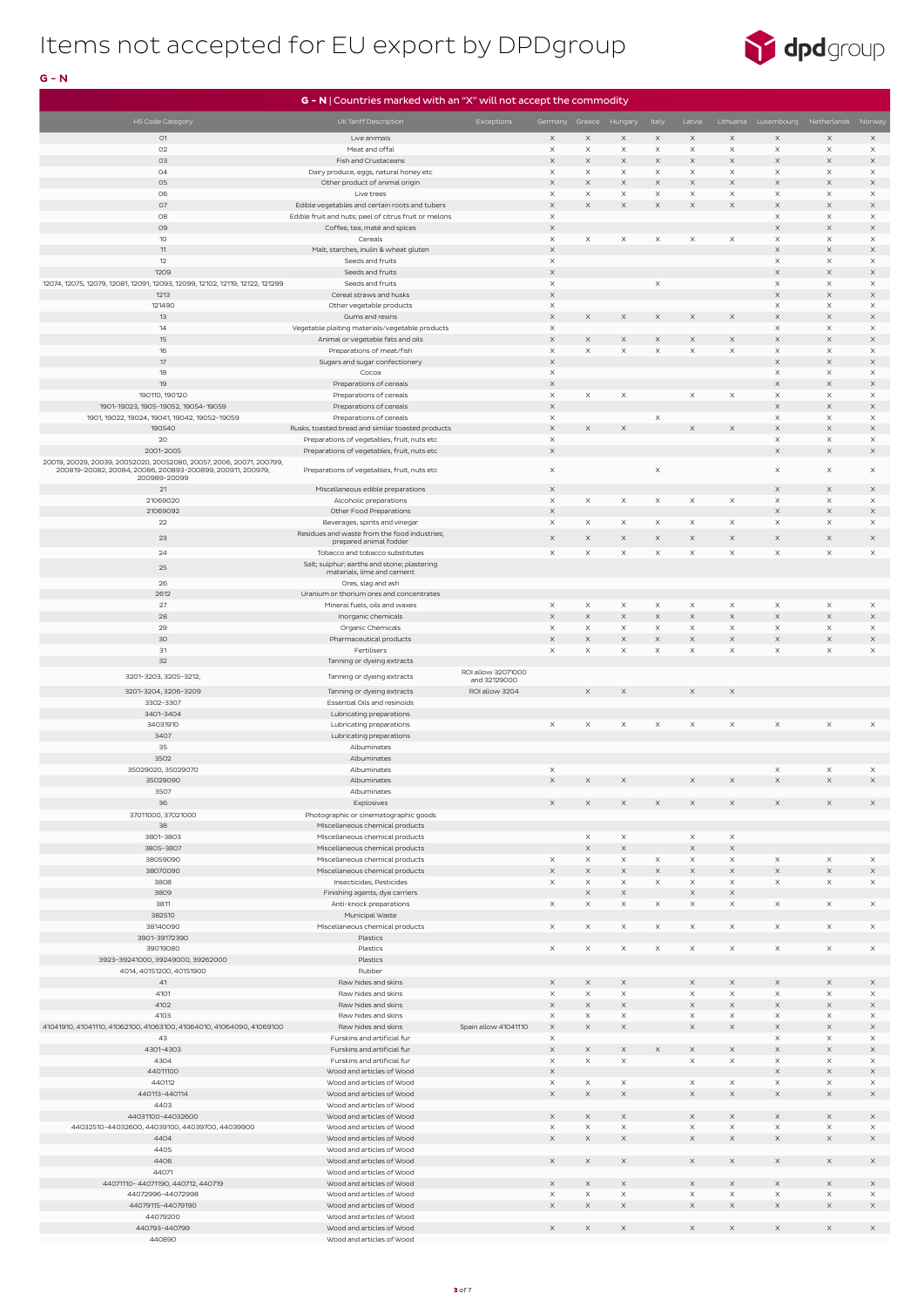

|                                                                                                      | G - N   Countries marked with an "X" will not accept the commodity                                    |                     |                        |                       |                         |                                   |                                   |                       |                                         |                         |                      |
|------------------------------------------------------------------------------------------------------|-------------------------------------------------------------------------------------------------------|---------------------|------------------------|-----------------------|-------------------------|-----------------------------------|-----------------------------------|-----------------------|-----------------------------------------|-------------------------|----------------------|
| HS Code Category                                                                                     | UK Tariff Description                                                                                 | Exceptions          | Germany Greece Hungary |                       |                         | Italy                             | Latvia                            |                       | Lithuania Luxembourg Netherlands Norway |                         |                      |
| 441012-441090                                                                                        | Wood and articles of Wood                                                                             |                     |                        |                       |                         |                                   |                                   |                       |                                         |                         |                      |
| 4415, 4416                                                                                           | Wood and articles of Wood                                                                             |                     | $\times$               | $\times$              | $\times$                |                                   | $\times$                          | $\times$              | $\times$                                | $\times$                | $\times$             |
| 4418, 4420-4421                                                                                      | Wood and articles of Wood                                                                             |                     |                        |                       |                         |                                   |                                   |                       |                                         |                         |                      |
| 44191200, 44191900                                                                                   | Wood and articles of Wood                                                                             |                     |                        |                       |                         |                                   |                                   |                       |                                         |                         |                      |
| 48182010, 481890, 48189090, 48234000                                                                 | Paper and paperboard                                                                                  |                     |                        |                       |                         |                                   |                                   |                       |                                         |                         |                      |
| 51<br>5101-5102                                                                                      | Wool and Animal Hair<br>Wool and Animal Hair                                                          |                     | $\times$<br>$\times$   | $\times$<br>$\times$  | $\times$<br>$\mathsf X$ |                                   | $\times$<br>$\boldsymbol{\times}$ | $\times$<br>$\times$  | $\times$<br>$\times$                    | $\times$<br>$\mathsf X$ | $\times$<br>$\times$ |
| 5103                                                                                                 | Wool and Animal Hair                                                                                  |                     | $\times$               | $\times$              | $\times$                |                                   | $\times$                          | $\times$              | $\times$                                | $\times$                | $\times$             |
| 5101-5105                                                                                            | Wool and Animal Hair                                                                                  |                     | $\times$               | $\times$              | X                       |                                   | $\times$                          | X                     | $\times$                                | $\times$                | $\times$             |
| 52081110, 52082110                                                                                   | Cotton                                                                                                |                     |                        |                       |                         |                                   |                                   |                       |                                         |                         |                      |
| 5302                                                                                                 | True hemp                                                                                             |                     | $\times$               | $\times$              | $\times$                | $\times$                          | $\times$                          | X                     | $\times$                                | $\times$                | $\times$             |
| 56031390<br>61151010, 61151090                                                                       | Non-wovens of aromatic polyamide fibre                                                                |                     |                        |                       |                         |                                   |                                   |                       |                                         |                         |                      |
| 62179000                                                                                             | Knitted or crocheted apparel<br>Parts of garments or of clothing accessories                          |                     |                        |                       |                         | $\times$                          |                                   |                       |                                         |                         |                      |
| 63011000                                                                                             | Electric blankets                                                                                     |                     |                        |                       |                         |                                   |                                   |                       |                                         |                         |                      |
| 63079092, 63079098, 6309, 6310                                                                       | Other made-up textile articles                                                                        |                     |                        |                       |                         |                                   |                                   |                       |                                         |                         |                      |
| 63109000                                                                                             | Other made-up textile articles                                                                        |                     |                        |                       |                         |                                   |                                   |                       |                                         |                         |                      |
| 640690<br>65069990                                                                                   | Footwear, gaiters and the like                                                                        |                     |                        |                       |                         |                                   |                                   |                       |                                         |                         |                      |
|                                                                                                      | Headgear<br>Articles containing prepared feathers, human or                                           |                     |                        |                       |                         |                                   |                                   |                       |                                         |                         |                      |
| 6701                                                                                                 | animal hair                                                                                           |                     | $\times$               | $\times$              | $\times$                |                                   | $\times$                          | $\times$              | $\times$                                | $\times$                | $\times$             |
| 6702                                                                                                 | Articles containing prepared feathers, human or<br>animal hair, Artificial flowers, foliage and fruit |                     | X                      | $\times$              | $\times$                |                                   | $\times$                          | $\times$              | $\times$                                | $\times$                | $\times$             |
| 6703                                                                                                 | Articles containing prepared feathers, human or                                                       |                     | X                      | $\times$              | $\times$                |                                   | $\times$                          | X                     | $\times$                                | $\times$                | $\times$             |
|                                                                                                      | animal hair, Artificial flowers, foliage and fruit                                                    |                     |                        |                       |                         |                                   |                                   |                       |                                         |                         |                      |
| 67041100                                                                                             | Articles containing prepared feathers, human or<br>animal hair                                        |                     | $\times$               | $\times$              | $\times$                |                                   | $\times$                          | $\times$              | $\times$                                | $\times$                | $\times$             |
| 67041900                                                                                             | Articles containing prepared feathers, human or                                                       |                     |                        |                       |                         |                                   |                                   |                       |                                         |                         |                      |
|                                                                                                      | animal hair<br>Articles containing prepared feathers, human or                                        |                     |                        |                       |                         |                                   |                                   |                       |                                         |                         |                      |
| 67042000                                                                                             | animal hair                                                                                           |                     | X                      | $\times$              | $\times$                |                                   | $\times$                          | $\times$              | $\times$                                | $\times$                | $\times$             |
| 67049000                                                                                             | Articles containing prepared feathers, human or<br>animal hair                                        |                     | $\times$               | $\mathsf X$           | $\mathsf X$             |                                   | $\times$                          | $\times$              | $\times$                                | $\times$                | $\times$             |
|                                                                                                      | Articles of stone, plaster, cement, asbestos, mica                                                    |                     |                        |                       |                         |                                   |                                   |                       |                                         |                         |                      |
| 6807 - 6808, 6811, 6812, 68152000                                                                    | or similar materials                                                                                  |                     | $\times$               | $\times$              | $\times$                | $\times$                          | $\times$                          | $\times$              | $\times$                                | $\times$                | $\times$             |
| 6813                                                                                                 | Articles of stone, plaster, cement, asbestos, mica<br>or similar materials                            |                     |                        | $\times$              | $\times$                | $\times$                          | $\times$                          | $\times$              |                                         |                         |                      |
| 6815                                                                                                 | Articles of stone, plaster, cement, asbestos, mica                                                    | ROI allow 68159900  |                        | $\times$              | X                       | $\times$                          | $\times$                          | $\times$              |                                         |                         |                      |
| 69091900, 6911, 6914                                                                                 | or similar materials                                                                                  |                     |                        |                       |                         |                                   |                                   |                       |                                         |                         |                      |
| 69120021-69120029                                                                                    | Ceramics<br>Ceramics                                                                                  |                     |                        |                       |                         |                                   |                                   |                       |                                         |                         |                      |
| 71                                                                                                   | Pearls and diamonds, precious stones and metals                                                       | Spain allows 7117 & |                        |                       |                         |                                   |                                   |                       |                                         |                         |                      |
|                                                                                                      |                                                                                                       | 7118                |                        |                       |                         |                                   |                                   |                       |                                         |                         |                      |
| 7101, 7102<br>7103-7116                                                                              | Pearls and diamonds<br>Pearls and diamonds, precious stones and metals                                |                     | $\times$<br>X          | $\times$              | $\times$                | $\times$                          | $\times$                          | $\times$              | $\times$<br>X                           | $\times$<br>X           | $\times$<br>$\times$ |
| 7113, 7114                                                                                           | Pearls and diamonds, precious stones and metals                                                       |                     | $\mathsf X$            | $\times$              | $\mathsf X$             |                                   | X                                 | X                     | $\times$                                | $\times$                | $\times$             |
| 7415                                                                                                 | Copper                                                                                                |                     |                        |                       |                         |                                   |                                   |                       |                                         |                         |                      |
| 81089090                                                                                             | Titanium                                                                                              |                     |                        |                       |                         |                                   |                                   |                       |                                         |                         |                      |
| 82079099                                                                                             | Interchangeable tools for hand tools                                                                  |                     |                        |                       |                         |                                   |                                   |                       |                                         |                         |                      |
| 84211920, 8432, 84368010<br>85238090                                                                 | Machinery<br>Discs. Tapes and Storage Devices                                                         |                     |                        |                       |                         |                                   |                                   |                       |                                         |                         |                      |
| 85437070                                                                                             | Electronic cigarettes                                                                                 |                     | $\times$               | $\times$              | $\times$                | $\times$                          | $\times$                          | $\times$              | $\times$                                | $\times$                | $\times$             |
| 85437090, 85439000                                                                                   | Electrcial Machines and apparatus                                                                     |                     |                        | $\boldsymbol{\times}$ | $\times$                |                                   | $\times$                          | $\times$              |                                         |                         |                      |
| 85446010, 85446090, 85447000                                                                         | Electric conductors                                                                                   |                     |                        | $\boldsymbol{\times}$ | X                       |                                   | $\mathsf X$                       | $\mathsf X$           |                                         |                         |                      |
| 86<br>8601-8606, 8608-8609                                                                           | Railway or tramway locomotives<br>Railway or tramway locomotives                                      |                     | $\times$               | $\times$              | X                       | $\times$<br>$\mathsf X$           | X                                 | X                     |                                         | $\times$                | $\times$             |
| 8607                                                                                                 | Railway or tramway parts                                                                              |                     |                        | $\times$              | X                       | $\boldsymbol{\times}$             | $\times$                          | $\boldsymbol{\times}$ |                                         |                         |                      |
| 8701-8707                                                                                            | Vehicle parts and accessories thereof                                                                 | Spain Allow         |                        | $\times$              | X                       |                                   | $\times$                          | $\times$              |                                         |                         |                      |
|                                                                                                      |                                                                                                       | 87049000            |                        |                       |                         |                                   |                                   |                       |                                         |                         |                      |
| 8709-8713<br>87081010-87082910, 87083010-87084050, 87085020, 87085099-                               | Vehicle parts and accessories thereof                                                                 | <b>Allow 8710</b>   | $\times$               |                       |                         |                                   |                                   |                       | $\times$                                | $\times$                | $\times$             |
| 87087010, 87088020, 87089120, 87089199-87089220, 87089310-<br>87089420, 87089510, 87089910, 87089997 | Vehicle parts and accessories thereof                                                                 |                     |                        |                       |                         |                                   |                                   |                       |                                         |                         |                      |
| 87081010, 87082110, 87082910, 87083010, 87084020, 87085020,                                          |                                                                                                       |                     |                        |                       |                         |                                   |                                   |                       |                                         |                         |                      |
| 87087010, 87088020, 87088091, 87089120, 87089220, 87089310,<br>87089420, 87089510, 87089910          | Vehicle parts and accessories thereof                                                                 |                     | $\times$               |                       |                         |                                   |                                   |                       | $\times$                                | $\times$                | $\times$             |
| 8709-87091990                                                                                        | Vehicle parts and accessories thereof                                                                 |                     | $\times$               | $\times$              | $\times$                |                                   | $\times$                          | $\times$              | $\times$                                | $\times$                | $\times$             |
| 8710-8711                                                                                            | Vehicle parts and accessories thereof                                                                 |                     | X                      | $\mathsf X$           | $\times$                |                                   | $\times$                          | $\times$              | $\times$                                | $\times$                | $\times$             |
| 8713                                                                                                 | Vehicle parts and accessories thereof                                                                 |                     | $\times$               | $\times$              | $\mathsf X$             |                                   | $\mathsf X$                       | $\times$              | $\times$                                | $\times$                | $\times$             |
| 8801, 8806-8807<br>8804                                                                              | Aircraft, spacecraft, and parts thereof                                                               |                     | $\times$<br>$\times$   | $\times$              | $\times$                | $\times$<br>$\boldsymbol{\times}$ | $\times$                          | $\times$              | $\times$<br>$\times$                    | $\times$<br>$\times$    | $\times$<br>X        |
| 8802, 8805                                                                                           | Aircraft, spacecraft, and parts thereof<br>Aircraft, spacecraft, and parts thereof                    |                     | $\times$               | $\times$              | $\times$                | $\times$                          | $\times$                          | $\times$              | $\times$                                | $\times$                | $\times$             |
| 89                                                                                                   | Ships, boat and floating structures                                                                   |                     | $\mathsf X$            |                       |                         | $\boldsymbol{\times}$             |                                   |                       | $\times$                                | $\boldsymbol{\times}$   | $\times$             |
| 89039291, 89039991, 89040091, 89069091                                                               | Ships, boats and floating structures                                                                  |                     | $\times$               | $\times$              | $\times$                | $\times$                          | $\times$                          | $\times$              | $\times$                                | $\times$                | $\times$             |
| 9001, 90031, 9004, 90063000, 90132000, 9018-9021, 90251120,<br>90251900, 9027                        | Optical, photographic, cinematographic,<br>measuring, medical or surgical instruments                 |                     |                        |                       |                         |                                   |                                   |                       |                                         |                         |                      |
| 90014041, 90015041, 90031100                                                                         | Optical, photographic, cinematographic,                                                               |                     |                        | $\times$              | $\mathsf X$             |                                   | $\mathsf X$                       | $\mathsf X$           |                                         |                         |                      |
|                                                                                                      | measuring, medical or surgical instruments                                                            |                     |                        |                       |                         |                                   |                                   |                       |                                         |                         |                      |
| 9013                                                                                                 | Optical, photographic, cinematographic,<br>measuring, medical or surgical instruments                 |                     |                        |                       |                         |                                   |                                   |                       |                                         |                         |                      |
| 9018                                                                                                 | Optical, photographic, cinematographic,                                                               |                     |                        | $\mathsf X$           | $\times$                |                                   | $\boldsymbol{\mathsf{X}}$         | X                     |                                         |                         |                      |
|                                                                                                      | measuring, medical or surgical instruments<br>Optical, photographic, cinematographic,                 |                     |                        |                       |                         |                                   |                                   |                       |                                         |                         |                      |
| 90131090, 90132000, 90138000, 9022, 9023                                                             | measuring, medical or surgical instruments                                                            |                     |                        |                       |                         | $\times$                          |                                   |                       |                                         |                         |                      |
| 9021-9023                                                                                            | Optical, photographic, cinematographic,<br>measuring, medical or surgical instruments                 |                     |                        | $\times$              | X                       |                                   | $\times$                          | X                     |                                         |                         |                      |
| 9022                                                                                                 | Optical, photographic, cinematographic,                                                               |                     |                        | $\times$              | $\times$                | $\times$                          | $\times$                          | $\times$              |                                         |                         |                      |
| 93                                                                                                   | measuring, medical or surgical instruments<br>Arms and ammunition                                     |                     | $\times$               | $\times$              | $\times$                | $\times$                          | $\times$                          | $\times$              | $\times$                                | $\times$                | $\times$             |
| 9402                                                                                                 | Medical, surgical, dental or veterinary furniture                                                     |                     |                        |                       |                         |                                   |                                   |                       |                                         |                         |                      |
| 94041000                                                                                             | Mattress supports                                                                                     |                     |                        |                       |                         |                                   |                                   |                       |                                         |                         |                      |
| 9405-94055                                                                                           | Chandeliers and other electric ceiling or wall                                                        |                     |                        |                       |                         |                                   |                                   |                       |                                         |                         |                      |
| 94061000                                                                                             | lighting fitting<br>Prefabricated buildings, of wood                                                  |                     |                        | $\times$              | $\times$                |                                   | $\times$                          | $\times$              |                                         |                         |                      |
| 9508                                                                                                 | Roundabouts, swings, shooting galleries and                                                           |                     |                        |                       |                         |                                   |                                   |                       |                                         |                         |                      |
| 96011000                                                                                             | other fairground amusements<br>Miscellaneous manufactured articles                                    |                     | $\times$               | $\times$              | $\times$                |                                   | $\times$                          | $\times$              | $\times$                                | $\times$                | $\times$             |
| 9602                                                                                                 | Miscellaneous manufactured articles                                                                   |                     |                        |                       |                         |                                   |                                   |                       |                                         |                         |                      |
| 96062900, 96063000                                                                                   | Miscellaneous manufactured articles                                                                   |                     | X                      | X                     | $\times$                |                                   | X                                 | $\times$              | $\times$                                | $\times$                | $\times$             |
| 96019000                                                                                             | Miscellaneous manufactured articles                                                                   |                     |                        | $\times$              | $\mathsf X$             |                                   | $\mathsf X$                       | $\times$              |                                         |                         |                      |
| 96170000                                                                                             | Miscellaneous manufactured articles<br>Miscellaneous manufactured articles                            |                     |                        |                       |                         |                                   |                                   |                       |                                         |                         |                      |
| 96190050<br>96190030, 96190089                                                                       | Miscellaneous manufactured articles                                                                   |                     |                        |                       |                         |                                   |                                   |                       |                                         |                         |                      |
| 97                                                                                                   | Works of art, collectors' pieces and antiques                                                         |                     | X                      | $\times$              | $\times$                |                                   | $\times$                          | $\times$              | $\times$                                | $\times$                | $\times$             |
| 9705, 9706                                                                                           | 05: Collections and collector's pieces, 06:                                                           |                     | $\times$               | $\mathsf X$           | X                       | X                                 | X                                 | $\times$              | $\times$                                | $\mathsf X$             | $\times$             |
| 98                                                                                                   | Antiques over 100 years old<br>Complete industrial plant                                              |                     | $\times$               | $\times$              | $\times$                | $\times$                          | $\times$                          | $\times$              | $\times$                                | $\times$                | $\times$             |
| 9705, 9706                                                                                           | 05: Collections and collector's pieces,                                                               |                     | X                      | X                     | $\times$                | $\times$                          | $\times$                          | $\times$              | $\times$                                | $\times$                | $\times$             |
| 98                                                                                                   | 06: Antiques over 100 years old<br>Complete industrial plant                                          |                     | $\times$               | $\times$              | $\times$                | $\times$                          | $\times$                          | $\times$              | $\times$                                | $\times$                | $\times$             |
|                                                                                                      |                                                                                                       |                     |                        |                       |                         |                                   |                                   |                       |                                         |                         |                      |

#### G - N Continued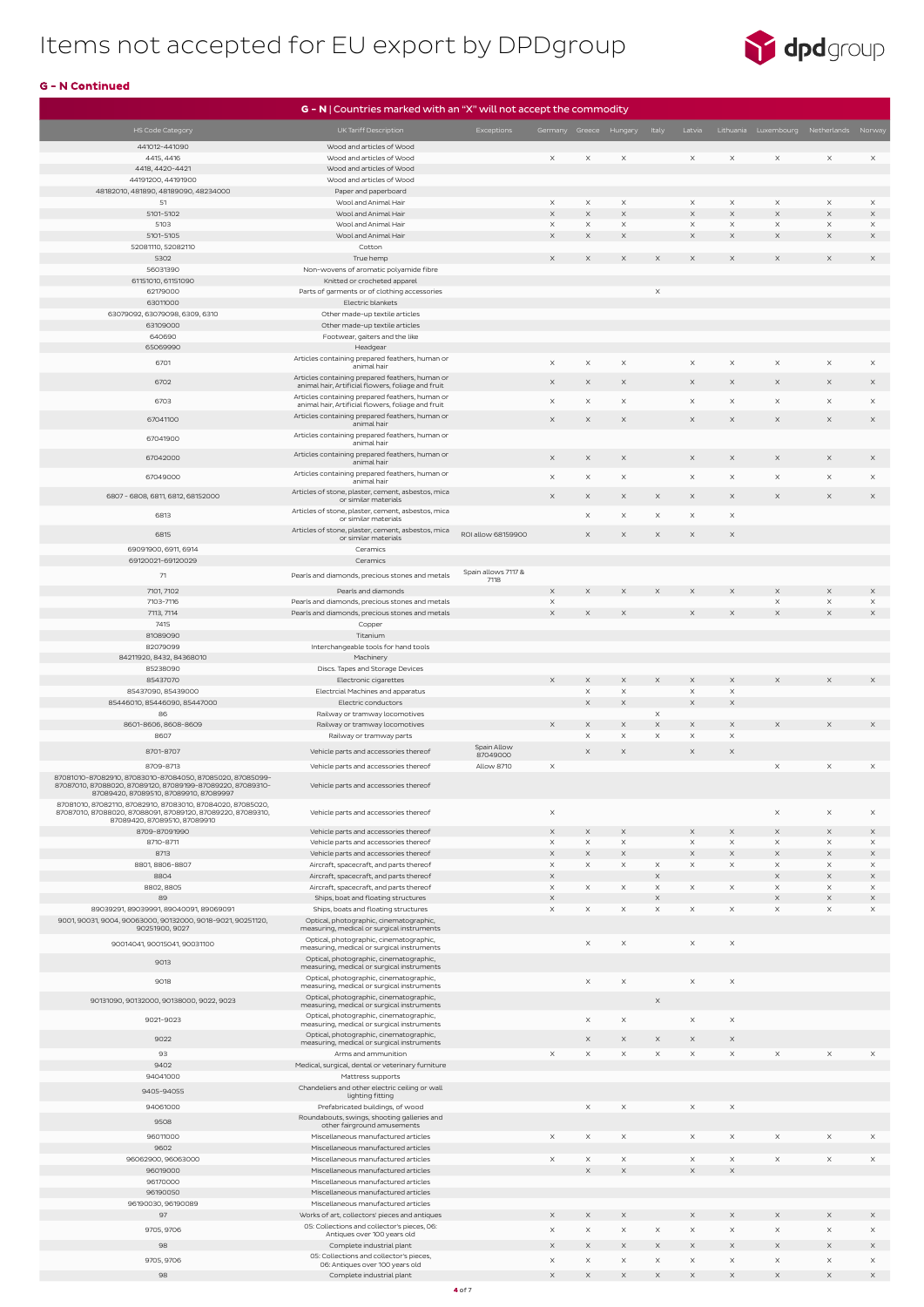

| P - S   Countries marked with an "X" will not accept the commodity                |                                                                                |                          |                                   |                                      |                            |                       |                      |                                       |                                   |                                   |                         |
|-----------------------------------------------------------------------------------|--------------------------------------------------------------------------------|--------------------------|-----------------------------------|--------------------------------------|----------------------------|-----------------------|----------------------|---------------------------------------|-----------------------------------|-----------------------------------|-------------------------|
| HS Code Category                                                                  | UK Tariff Description                                                          | <b>Exceptions</b>        | Poland                            | Portugal                             | Republic<br>of Ireland     | Romania               | Slovakia             | Slovenia                              | Spain                             | Sweden                            | Switzerland             |
| 01                                                                                | Live animals                                                                   |                          | $\times$                          | $\mathsf X$                          | $\times$                   | $\times$              | $\times$             | $\times$                              | $\times$                          | $\times$                          | X                       |
| O2                                                                                | Meat and offal                                                                 |                          | $\times$                          | $\mathsf X$                          | $\mathsf X$                | $\mathsf X$           | $\times$             | $\boldsymbol{\times}$                 | $\times$                          | $\times$                          | X                       |
| O <sub>3</sub>                                                                    | Fish and Crustaceans                                                           |                          | $\times$                          | $\mathsf X$                          | $\times$                   | $\times$              | $\times$             | $\times$                              | $\times$                          | $\times$                          | $\times$                |
| 04<br>05                                                                          | Dairy produce, eggs, natural honey etc<br>Other product of animal origin       |                          | $\times$<br>$\times$              | X<br>$\times$                        | X<br>$\times$              | $\times$<br>$\times$  | $\times$<br>$\times$ | $\times$<br>$\times$                  | $\times$<br>$\times$              | $\times$<br>$\times$              | X<br>X                  |
| 06                                                                                | Live trees                                                                     |                          | $\times$                          | $\mathsf X$                          | $\mathsf X$                | $\mathsf X$           | $\times$             | $\times$                              | $\times$                          | $\times$                          | $\mathsf X$             |
| <b>O7</b>                                                                         | Edible vegetables and certain roots and tubers                                 |                          | $\mathsf X$                       | $\mathsf X$                          | $\mathsf X$                | $\times$              | $\times$             | $\boldsymbol{\times}$                 | $\mathsf X$                       | $\boldsymbol{\times}$             | $\mathsf X$             |
| 08                                                                                | Edible fruit and nuts; peel of citrus fruit or<br>melons                       |                          | $\times$                          |                                      |                            |                       |                      |                                       | $\times$                          | $\times$                          |                         |
| 09                                                                                | Coffee, tea, maté and spices                                                   |                          | $\times$                          |                                      |                            |                       |                      |                                       | $\times$                          | $\times$                          |                         |
| 10                                                                                | Cereals                                                                        |                          | $\times$                          | $\mathsf X$                          | $\times$                   | $\times$              | $\times$             | $\boldsymbol{\times}$                 | $\times$                          | $\times$                          | $\mathsf X$             |
| 11<br>12                                                                          | Malt, starches, inulin & wheat gluten<br>Seeds and fruits                      |                          | $\times$<br>$\times$              |                                      |                            |                       |                      |                                       | $\boldsymbol{\times}$<br>$\times$ | $\boldsymbol{\times}$<br>$\times$ |                         |
| 1209                                                                              | Seeds and fruits                                                               |                          | $\mathsf X$                       |                                      | $\times$                   |                       |                      |                                       | $\times$                          | $\mathsf X$                       |                         |
| 12074, 12075, 12079, 12081, 12091, 12093, 12099, 12102, 12119, 12122, 121299      | Seeds and fruits                                                               |                          | $\times$                          |                                      |                            |                       |                      |                                       | $\times$                          | $\times$                          | $\mathsf X$             |
| 1213<br>121490                                                                    | Cereal straws and husks                                                        |                          | $\boldsymbol{\times}$<br>$\times$ |                                      |                            |                       |                      |                                       | $\boldsymbol{\times}$<br>$\times$ | $\boldsymbol{\times}$<br>$\times$ |                         |
| 13                                                                                | Other vegetable products<br>Gums and resins                                    |                          | $\times$                          | $\mathsf X$                          | $\mathsf X$                | X                     | X                    | X                                     | $\times$                          | $\boldsymbol{\times}$             | X                       |
| 14                                                                                | Vegetable plaiting materials/vegetable                                         |                          | $\times$                          |                                      |                            |                       |                      |                                       | $\times$                          | $\times$                          |                         |
| 15                                                                                | products<br>Animal or vegetable fats and oils                                  |                          | X                                 | $\times$                             | X                          | X                     |                      | $\times$                              | $\times$                          | $\boldsymbol{\times}$             | $\times$                |
| 16                                                                                | Preparations of meat/fish                                                      |                          | $\times$                          | $\mathsf X$                          | $\mathsf X$                | $\times$              | $\times$             | X                                     | $\times$                          | $\times$                          | $\mathsf X$             |
| 17                                                                                | Sugars and sugar confectionery                                                 |                          | $\times$                          |                                      |                            |                       |                      |                                       | $\times$                          | $\times$                          |                         |
| 18<br>19                                                                          | Cocoa<br>Preparations of cereals                                               |                          | $\times$<br>$\boldsymbol{\times}$ |                                      |                            |                       |                      |                                       | $\times$<br>$\mathsf X$           | $\times$<br>$\boldsymbol{\times}$ |                         |
| 190110, 190120                                                                    | Preparations of cereals                                                        |                          | $\boldsymbol{\times}$             | X                                    |                            | $\times$              | $\times$             | $\times$                              | $\times$                          | $\times$                          |                         |
| 1901-19023, 1905-19052, 19054-19059                                               | Preparations of cereals                                                        |                          | $\mathsf X$                       |                                      |                            |                       |                      |                                       | X                                 | $\mathsf X$                       |                         |
| 1901, 19022, 19024, 19041, 19042, 19052-19059                                     | Preparations of cereals                                                        |                          | $\times$                          |                                      |                            |                       |                      |                                       | $\times$                          | $\times$                          | $\mathsf X$             |
| 190540                                                                            | Rusks, toasted bread and similar toasted<br>products                           |                          | $\times$                          | $\mathsf X$                          |                            | $\times$              | $\times$             | $\times$                              | $\times$                          | $\times$                          |                         |
| 20                                                                                | Preparations of vegetables, fruit, nuts etc                                    |                          | $\times$                          |                                      |                            |                       |                      |                                       | $\times$                          | $\times$                          |                         |
| 2001-2005<br>20019, 20029, 20039, 20052020, 20052080, 20057, 2006, 20071, 200799, | Preparations of vegetables, fruit, nuts etc                                    |                          | $\mathsf X$                       |                                      |                            |                       |                      |                                       | $\mathsf X$                       | $\boldsymbol{\times}$             |                         |
| 200819-20082, 20084, 20086, 200893-200899, 200911, 200979,                        | Preparations of vegetables, fruit, nuts etc                                    |                          | $\times$                          |                                      |                            |                       |                      |                                       | $\times$                          | $\times$                          | $\mathsf X$             |
| 200989-20099<br>21                                                                | Miscellaneous edible preparations                                              |                          | $\times$                          |                                      |                            |                       |                      |                                       | $\times$                          | $\times$                          |                         |
| 21069020                                                                          | Alcoholic preparations                                                         |                          | $\times$                          | $\boldsymbol{\times}$                | X                          | X                     | $\times$             | $\boldsymbol{\times}$                 | $\times$                          | $\times$                          | $\mathsf X$             |
| 21069092                                                                          | Other Food Preparations                                                        |                          | $\boldsymbol{\times}$             |                                      | $\mathsf X$                |                       |                      |                                       | $\boldsymbol{\times}$             | $\times$                          |                         |
| 22                                                                                | Beverages, spirits and vinegar<br>Residues and waste from the food industries; |                          | $\times$                          | $\times$                             | $\times$                   | $\times$              | $\times$             | $\times$                              | $\times$                          | $\times$                          | $\times$                |
| 23                                                                                | prepared animal fodder                                                         |                          | $\times$                          | $\times$                             | $\times$                   | $\times$              | $\times$             | $\times$                              | $\times$                          | $\times$                          | $\times$                |
| 24                                                                                | Tobacco and tobacco substitutes                                                |                          | $\times$                          | X                                    | $\times$                   | $\times$              | $\times$             | $\times$                              | $\times$                          | $\times$                          | $\mathsf X$             |
| 25                                                                                | Salt; sulphur; earths and stone; plastering<br>materials, lime and cement      |                          |                                   |                                      |                            |                       |                      |                                       | $\times$                          |                                   |                         |
| 26                                                                                | Ores, slag and ash                                                             |                          |                                   |                                      |                            |                       |                      |                                       | $\times$                          |                                   |                         |
| 2612<br>27                                                                        | Uranium or thorium ores and concentrates<br>Mineral fuels, oils and waxes      |                          | $\boldsymbol{\times}$             | $\mathsf X$                          | $\times$<br>$\times$       | $\times$              | $\times$             | $\boldsymbol{\times}$                 | $\times$<br>$\times$              | $\times$                          | $\times$                |
| 28                                                                                | Inorganic chemicals                                                            |                          | $\times$                          | $\mathsf X$                          | $\mathsf X$                | $\boldsymbol{\times}$ | $\times$             | $\boldsymbol{\times}$                 | $\times$                          | $\times$                          | $\mathsf X$             |
| 29                                                                                | Organic Chemicals                                                              |                          | $\times$                          | X                                    | $\times$                   | X                     | $\times$             | $\boldsymbol{\times}$                 | $\times$                          | $\times$                          | $\times$                |
| 30                                                                                | Pharmaceutical products                                                        |                          | $\mathsf X$                       | $\mathsf X$                          | $\mathsf X$                | $\mathsf X$           | $\mathsf X$          | $\mathsf X$                           | $\times$                          | $\mathsf X$                       | $\mathsf X$             |
| 31<br>32                                                                          | Fertilisers<br>Tanning or dyeing extracts                                      |                          | $\times$                          | $\mathsf X$                          | $\times$                   | $\times$              | $\times$             | $\boldsymbol{\times}$                 | $\times$<br>$\boldsymbol{\times}$ | $\times$                          | $\mathsf X$             |
|                                                                                   |                                                                                | ROI allow                |                                   |                                      |                            |                       |                      |                                       |                                   |                                   |                         |
| 3201-3203, 3205-3212,                                                             | Tanning or dyeing extracts                                                     | 32071000 and<br>32129000 |                                   |                                      | X                          |                       |                      |                                       | $\times$                          |                                   |                         |
| 3201-3204, 3206-3209                                                              | Tanning or dyeing extracts                                                     | ROI allow 3204           |                                   | $\mathsf X$                          | $\times$                   | $\times$              | $\times$             | $\times$                              | $\times$                          |                                   |                         |
| 3302-3307<br>3401-3404                                                            | Essential Oils and resinoids                                                   |                          |                                   |                                      |                            |                       |                      |                                       | $\times$<br>$\mathsf X$           |                                   |                         |
| 34031910                                                                          | Lubricating preparations<br>Lubricating preparations                           |                          | $\times$                          | $\times$                             | $\times$                   | $\times$              | $\times$             | $\times$                              | $\times$                          | $\times$                          | $\times$                |
| 3407                                                                              | Lubricating preparations                                                       |                          |                                   |                                      |                            |                       |                      |                                       | $\mathsf X$                       |                                   |                         |
| 35                                                                                | Albuminates                                                                    |                          |                                   |                                      |                            |                       |                      |                                       | $\times$                          |                                   |                         |
| 3502<br>35029020, 35029070                                                        | Albuminates<br>Albuminates                                                     |                          | $\boldsymbol{\times}$             |                                      | $\mathsf X$<br>$\mathsf X$ |                       |                      |                                       | $\times$<br>$\times$              | $\times$                          |                         |
| 35029090                                                                          | Albuminates                                                                    |                          | $\times$                          | $\mathsf X$                          | $\mathsf X$                | $\times$              | $\times$             | $\times$                              | $\times$                          | $\boldsymbol{\times}$             |                         |
| 3507                                                                              | Albuminates                                                                    |                          |                                   |                                      |                            |                       |                      |                                       | $\times$                          |                                   |                         |
| 36<br>37011000, 37021000                                                          | Explosives<br>Photographic or cinematographic goods                            |                          | $\times$                          | $\times$                             | $\mathsf X$                | $\times$              | $\times$             | $\boldsymbol{\times}$                 | $\times$<br>$\times$              | $\times$                          | X                       |
| 38                                                                                | Miscellaneous chemical products                                                |                          |                                   |                                      |                            |                       |                      |                                       | $\mathsf X$                       |                                   |                         |
| 3801-3803                                                                         | Miscellaneous chemical products                                                |                          |                                   | $\times$                             |                            | $\times$              | $\times$             | $\boldsymbol{\times}$                 | $\times$                          |                                   |                         |
| 3805-3807                                                                         | Miscellaneous chemical products                                                |                          |                                   | $\mathsf X$                          |                            | $\mathsf X$           | $\times$             | $\times$                              | $\times$                          |                                   |                         |
| 38059090<br>38070090                                                              | Miscellaneous chemical products<br>Miscellaneous chemical products             |                          | $\times$<br>$\boldsymbol{\times}$ | $\boldsymbol{\times}$<br>$\mathsf X$ | $\mathsf X$<br>$\mathsf X$ | X<br>X                | $\times$<br>$\times$ | $\times$<br>$\boldsymbol{\times}$     | $\times$<br>$\boldsymbol{\times}$ | $\times$<br>$\boldsymbol{\times}$ | $\times$<br>$\mathsf X$ |
| 3808                                                                              | Insecticides, Pesticides                                                       |                          | $\times$                          | $\mathsf X$                          | $\mathsf X$                | $\times$              | $\times$             | $\times$                              | $\times$                          | $\times$                          | $\times$                |
| 3809                                                                              | Finishing agents, dye carriers                                                 |                          |                                   | $\mathsf X$                          |                            | $\boldsymbol{\times}$ | $\times$             | $\times$                              | $\times$                          |                                   |                         |
| 3811<br>382510                                                                    | Anti-knock preparations<br>Municipal Waste                                     |                          | $\times$                          | $\boldsymbol{\times}$                | $\mathsf X$<br>$\mathsf X$ | $\boldsymbol{\times}$ | $\times$             | $\times$                              | $\times$<br>$\mathsf X$           | $\times$                          | $\times$                |
| 38140090                                                                          | Miscellaneous chemical products                                                |                          | $\times$                          | $\mathsf X$                          | $\times$                   | $\times$              | $\times$             | $\times$                              | $\times$                          | $\times$                          | $\times$                |
| 3901-39172390                                                                     | Plastics                                                                       |                          |                                   |                                      |                            |                       |                      |                                       | $\mathsf X$                       |                                   |                         |
| 39019080<br>3923-39241000, 39249000, 39262000                                     | Plastics<br>Plastics                                                           |                          | $\boldsymbol{\times}$             | $\mathsf X$                          | X                          | $\times$              | $\times$             | $\times$                              | $\times$<br>$\times$              | $\times$                          | $\times$                |
| 4014, 40151200, 40151900                                                          | Rubber                                                                         |                          |                                   |                                      |                            |                       |                      |                                       | $\times$                          |                                   |                         |
| 41                                                                                | Raw hides and skins                                                            |                          | $\times$                          | $\mathsf X$                          |                            | $\times$              | $\times$             | $\times$                              |                                   | $\times$                          |                         |
| 4101                                                                              | Raw hides and skins                                                            |                          | $\boldsymbol{\times}$             | $\mathsf X$                          | X                          | $\boldsymbol{\times}$ | $\times$             | $\boldsymbol{\times}$                 | $\times$                          | $\times$                          |                         |
| 4102<br>4103                                                                      | Raw hides and skins<br>Raw hides and skins                                     |                          | $\times$<br>$\times$              | $\mathsf X$<br>$\mathsf X$           | $\mathsf X$<br>X           | X<br>X                | $\times$<br>$\times$ | $\boldsymbol{\times}$<br>$\times$     | $\times$<br>$\times$              | $\times$<br>$\times$              |                         |
| 41041910, 41041110, 41062100, 41063100, 41064010, 41064090, 41069100              | Raw hides and skins                                                            | Spain allow              | $\times$                          | $\times$                             |                            | $\times$              | $\times$             | $\times$                              | $\times$                          | $\times$                          |                         |
|                                                                                   |                                                                                | 41041110                 |                                   |                                      |                            |                       |                      |                                       |                                   |                                   |                         |
| 43<br>4301-4303                                                                   | Furskins and artificial fur<br>Furskins and artificial fur                     |                          | X<br>$\times$                     | $\times$                             | X                          | X                     | $\times$             | $\times$                              | $\times$                          | X<br>$\mathsf X$                  | X                       |
| 4304                                                                              | Furskins and artificial fur                                                    |                          | X                                 | $\mathsf X$                          |                            | X                     | $\times$             | $\times$                              |                                   | $\times$                          |                         |
| 44011100                                                                          | Wood and articles of Wood                                                      |                          | $\mathsf X$                       |                                      |                            |                       |                      |                                       | $\boldsymbol{\times}$             | $\mathsf X$                       |                         |
| 440112<br>440113-440114                                                           | Wood and articles of Wood<br>Wood and articles of Wood                         |                          | X<br>X                            | $\times$<br>$\boldsymbol{\times}$    |                            | X<br>X                | $\times$<br>$\times$ | $\times$<br>$\boldsymbol{\mathsf{X}}$ | $\times$<br>$\mathsf X$           | $\times$<br>$\mathsf X$           |                         |
| 4403                                                                              | Wood and articles of Wood                                                      |                          |                                   |                                      | X                          |                       |                      |                                       | $\times$                          |                                   |                         |
| 44031100-44032600                                                                 | Wood and articles of Wood                                                      |                          | X                                 | $\boldsymbol{\mathsf{X}}$            | $\mathsf X$                | X                     | $\times$             | $\times$                              | $\times$                          | $\times$                          |                         |
| 44032510-44032600, 44039100, 44039700, 44039900<br>4404                           | Wood and articles of Wood                                                      |                          | X                                 | X                                    | X                          | X                     | X                    | $\times$                              | $\times$<br>$\boldsymbol{\times}$ | $\times$                          |                         |
| 4405                                                                              | Wood and articles of Wood<br>Wood and articles of Wood                         |                          | X                                 | $\boldsymbol{\mathsf{X}}$            | X<br>$\mathsf X$           | X                     | X                    | X                                     |                                   | $\boldsymbol{\times}$             |                         |
| 4406                                                                              | Wood and articles of Wood                                                      |                          | X                                 | $\boldsymbol{\times}$                | $\mathsf X$                | X                     | $\times$             | $\mathsf X$                           | $\mathsf X$                       | $\boldsymbol{\times}$             |                         |
| 44071                                                                             | Wood and articles of Wood                                                      |                          |                                   |                                      |                            |                       |                      |                                       | $\times$                          |                                   |                         |
| 44071110-44071190, 440712, 440719<br>44072996-44072998                            | Wood and articles of Wood<br>Wood and articles of Wood                         |                          | X<br>X                            | X<br>$\times$                        |                            | $\times$<br>X         | $\times$<br>$\times$ | $\times$<br>$\times$                  | $\boldsymbol{\mathsf{X}}$         | $\times$<br>$\mathsf X$           |                         |
| 44079115-44079190                                                                 | Wood and articles of Wood                                                      |                          | X                                 | $\boldsymbol{\times}$                |                            | X                     | X                    | X                                     | $\boldsymbol{\mathsf{X}}$         | $\boldsymbol{\times}$             |                         |
| 44079200                                                                          | Wood and articles of Wood                                                      |                          |                                   |                                      |                            |                       |                      |                                       | $\times$                          |                                   |                         |

P - S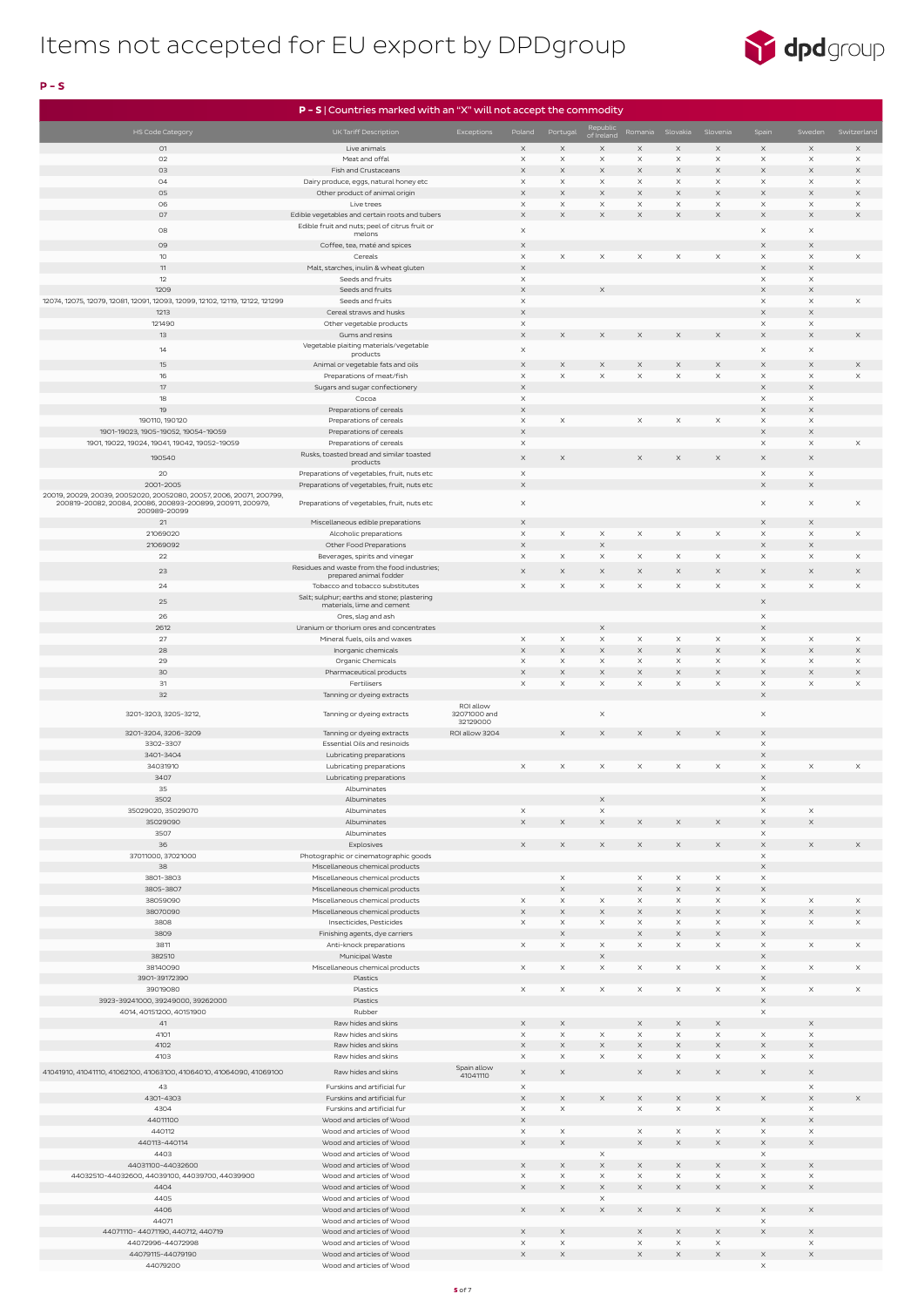

|                                                                                                      | $P - S$   Countries marked with an "X" will not accept the commodity                  |                             |                       |                         |                       |                       |                      |                                   |                         |                                   |                       |
|------------------------------------------------------------------------------------------------------|---------------------------------------------------------------------------------------|-----------------------------|-----------------------|-------------------------|-----------------------|-----------------------|----------------------|-----------------------------------|-------------------------|-----------------------------------|-----------------------|
| HS Code Category                                                                                     | UK Tariff Description                                                                 | Exceptions                  | Poland                | Portugal                | Republic              |                       | Romania Slovakia     | Slovenia                          | Spain                   | Sweden                            | Switzerland           |
| 440793-440799                                                                                        | Wood and articles of Wood                                                             |                             | $\times$              | $\times$                | of Ireland            | $\times$              | $\times$             | $\times$                          | $\times$                | $\times$                          |                       |
| 440890                                                                                               | Wood and articles of Wood                                                             |                             |                       |                         |                       |                       |                      |                                   | $\times$                |                                   |                       |
| 441012-441090                                                                                        | Wood and articles of Wood                                                             |                             |                       |                         | $\mathsf X$           |                       |                      |                                   |                         |                                   |                       |
| 4415, 4416                                                                                           | Wood and articles of Wood                                                             |                             | $\times$              | $\times$                | X                     | $\times$              | $\times$             | $\times$                          | $\times$                | $\times$                          |                       |
| 4418, 4420-4421<br>44191200, 44191900                                                                | Wood and articles of Wood<br>Wood and articles of Wood                                |                             |                       |                         | $\boldsymbol{\times}$ |                       |                      |                                   | $\times$                |                                   |                       |
| 48182010, 481890, 48189090, 48234000                                                                 | Paper and paperboard                                                                  |                             |                       |                         |                       |                       |                      |                                   | $\boldsymbol{\times}$   |                                   |                       |
| 51                                                                                                   | Wool and Animal Hair                                                                  |                             | $\times$              | $\times$                |                       | $\times$              | $\times$             | X                                 | $\times$                | $\times$                          |                       |
| 5101-5102                                                                                            | Wool and Animal Hair                                                                  |                             | $\times$              | $\times$                |                       | $\times$              | $\times$             | $\mathsf X$                       | $\boldsymbol{\times}$   | $\mathsf X$                       |                       |
| 5103                                                                                                 | Wool and Animal Hair                                                                  |                             | $\times$              | $\mathsf X$             | $\mathsf X$           | $\times$              | X                    | $\boldsymbol{\times}$             | $\boldsymbol{\times}$   | $\times$                          |                       |
| 5101-5105<br>52081110, 52082110                                                                      | Wool and Animal Hair<br>Cotton                                                        |                             | $\times$              | $\times$                |                       | $\boldsymbol{\times}$ | $\times$             | $\times$                          | $\mathsf X$<br>$\times$ | $\mathsf X$                       |                       |
| 5302                                                                                                 | True hemp                                                                             |                             | $\times$              | $\times$                | $\times$              | $\times$              | $\times$             | $\mathsf X$                       | $\boldsymbol{\times}$   | $\mathsf X$                       | $\times$              |
| 56031390                                                                                             | Non-wovens of aromatic polyamide fibre                                                |                             |                       |                         |                       |                       |                      |                                   | $\boldsymbol{\times}$   |                                   |                       |
| 61151010, 61151090                                                                                   | Knitted or crocheted apparel                                                          |                             |                       |                         |                       |                       |                      |                                   | $\mathsf X$             |                                   |                       |
| 62179000<br>63011000                                                                                 | Parts of garments or of clothing accessories<br>Electric blankets                     |                             |                       |                         |                       |                       |                      |                                   | $\mathsf X$             |                                   | $\times$              |
| 63079092, 63079098, 6309, 6310                                                                       | Other made-up textile articles                                                        |                             |                       |                         |                       |                       |                      |                                   | $\times$                |                                   |                       |
| 63109000                                                                                             | Other made-up textile articles                                                        |                             |                       |                         |                       |                       |                      |                                   | $\mathsf X$             |                                   |                       |
| 640690                                                                                               | Footwear, gaiters and the like                                                        |                             |                       |                         |                       |                       |                      |                                   | $\times$                |                                   |                       |
| 65069990                                                                                             | Headgear                                                                              |                             |                       |                         |                       |                       |                      |                                   | $\mathsf X$             |                                   |                       |
| 6701                                                                                                 | Articles containing prepared feathers, human<br>or animal hair                        |                             | $\times$              | $\times$                | $\times$              | $\times$              | $\times$             | $\boldsymbol{\mathsf{X}}$         |                         | $\times$                          |                       |
|                                                                                                      | Articles containing prepared feathers, human                                          |                             |                       |                         |                       |                       |                      |                                   |                         |                                   |                       |
| 6702                                                                                                 | or animal hair, Artificial flowers, foliage and<br>fruit                              |                             | $\times$              | $\times$                |                       | $\times$              | $\times$             | $\boldsymbol{\times}$             |                         | $\times$                          |                       |
|                                                                                                      | Articles containing prepared feathers, human                                          |                             |                       |                         |                       |                       |                      |                                   |                         |                                   |                       |
| 6703                                                                                                 | or animal hair, Artificial flowers, foliage and<br>fruit                              |                             | $\times$              | X                       | $\times$              | $\boldsymbol{\times}$ | $\times$             | X                                 | X                       | $\times$                          |                       |
| 67041100                                                                                             | Articles containing prepared feathers, human                                          |                             | $\times$              | $\times$                | $\times$              | $\times$              | $\times$             | $\times$                          |                         | $\times$                          |                       |
|                                                                                                      | or animal hair                                                                        |                             |                       |                         |                       |                       |                      |                                   |                         |                                   |                       |
| 67041900                                                                                             | Articles containing prepared feathers, human<br>or animal hair                        |                             |                       |                         | $\mathsf X$           |                       |                      |                                   |                         |                                   |                       |
| 67042000                                                                                             | Articles containing prepared feathers, human                                          |                             | $\times$              | $\times$                | $\times$              | $\times$              | $\times$             | X                                 | $\times$                | $\times$                          |                       |
|                                                                                                      | or animal hair<br>Articles containing prepared feathers, human                        |                             |                       |                         |                       |                       |                      |                                   |                         |                                   |                       |
| 67049000                                                                                             | or animal hair                                                                        |                             | $\boldsymbol{\times}$ | $\times$                | $\mathsf X$           | $\boldsymbol{\times}$ | X                    | X                                 | $\boldsymbol{\times}$   | $\boldsymbol{\times}$             |                       |
| 6807-6808, 6811, 6812, 68152000                                                                      | Articles of stone, plaster, cement, asbestos,<br>mica or similar materials            |                             | $\times$              | $\mathsf X$             | $\times$              | $\times$              | $\times$             | $\times$                          | $\times$                | $\times$                          | $\mathsf X$           |
|                                                                                                      | Articles of stone, plaster, cement, asbestos,                                         |                             |                       |                         | $\mathsf X$           | $\times$              |                      | $\mathsf X$                       |                         |                                   |                       |
| 6813                                                                                                 | mica or similar materials                                                             |                             |                       | X                       |                       |                       | X                    |                                   |                         |                                   | $\times$              |
| 6815                                                                                                 | Articles of stone, plaster, cement, asbestos,<br>mica or similar materials            | ROI allow<br>68159900       |                       | $\times$                | $\times$              | $\times$              | $\times$             | $\times$                          |                         |                                   | $\times$              |
| 69091900, 6911, 6914                                                                                 | Ceramics                                                                              |                             |                       |                         |                       |                       |                      |                                   | X                       |                                   |                       |
| 69120021-69120029                                                                                    | Ceramics                                                                              |                             |                       |                         |                       |                       |                      |                                   | X                       |                                   |                       |
| 71                                                                                                   | Pearls and diamonds, precious stones and<br>metals                                    | Spain allows<br>7117 & 7118 |                       |                         |                       |                       |                      |                                   | $\times$                |                                   |                       |
| 7101, 7102                                                                                           | Pearls and diamonds                                                                   |                             | $\times$              | $\times$                | $\times$              | $\times$              | $\times$             | $\times$                          | $\boldsymbol{\times}$   | $\times$                          | $\times$              |
| 7103-7116                                                                                            | Pearls and diamonds, precious stones and                                              |                             | $\boldsymbol{\times}$ |                         |                       |                       |                      |                                   | $\mathsf X$             | $\mathsf X$                       |                       |
|                                                                                                      | metals<br>Pearls and diamonds, precious stones and                                    |                             |                       |                         |                       |                       |                      |                                   |                         |                                   |                       |
| 7113, 7114                                                                                           | metals                                                                                |                             | $\times$              | $\times$                | $\times$              | $\times$              | $\times$             | $\mathsf X$                       | $\times$                | $\times$                          |                       |
| 7415                                                                                                 | Copper                                                                                |                             |                       |                         |                       |                       |                      |                                   | $\times$                |                                   |                       |
| 81089090<br>82079099                                                                                 | Titanium<br>Interchangeable tools for hand tools                                      |                             |                       |                         |                       |                       |                      |                                   | $\mathsf X$<br>$\times$ |                                   |                       |
| 84211920, 8432, 84368010                                                                             | Machinery                                                                             |                             |                       |                         |                       |                       |                      |                                   | X                       |                                   |                       |
| 85238090                                                                                             | Discs. Tapes and Storage Devices                                                      |                             |                       |                         |                       |                       |                      |                                   | $\times$                |                                   |                       |
| 85437070                                                                                             | Electronic cigarettes                                                                 |                             | $\times$              | $\boldsymbol{\times}$   | $\times$              | $\times$              | $\times$             | $\mathsf X$                       | $\mathsf X$             | $\mathsf X$                       | $\times$              |
| 85437090, 85439000                                                                                   | Electrcial Machines and apparatus                                                     |                             |                       | $\mathsf X$             |                       | $\times$              | $\times$             | X                                 | X                       |                                   |                       |
| 85446010, 85446090, 85447000<br>86                                                                   | Electric conductors<br>Railway or tramway locomotives                                 |                             |                       | $\times$                | $\times$              | $\boldsymbol{\times}$ | $\times$             | $\mathsf X$                       | $\times$<br>X           |                                   | $\times$              |
| 8601-8606, 8608-8609                                                                                 | Railway or tramway locomotives                                                        |                             | $\times$              | $\times$                | $\mathsf X$           | $\times$              | $\times$             | $\mathsf X$                       | $\mathsf X$             | $\times$                          | $\times$              |
| 8607                                                                                                 | Railway or tramway parts                                                              |                             |                       | $\times$                | $\times$              | $\times$              | $\times$             | X                                 | $\times$                |                                   | $\mathsf X$           |
| 8701-8707                                                                                            | Vehicle parts and accessories thereof                                                 | Spain Allow                 |                       | $\mathsf X$             |                       | $\times$              | $\times$             | $\mathsf X$                       | $\mathsf X$             |                                   |                       |
| 8709-8713                                                                                            | Vehicle parts and accessories thereof                                                 | 87049000<br>Allow 8710      | $\boldsymbol{\times}$ |                         |                       |                       |                      |                                   | $\times$                | $\times$                          |                       |
| 87081010-87082910, 87083010-87084050, 87085020, 87085099-                                            |                                                                                       |                             |                       |                         |                       |                       |                      |                                   |                         |                                   |                       |
| 87087010, 87088020, 87089120, 87089199-87089220, 87089310-<br>87089420, 87089510, 87089910, 87089997 | Vehicle parts and accessories thereof                                                 |                             |                       |                         |                       |                       |                      |                                   | $\times$                |                                   |                       |
| 87081010, 87082110, 87082910, 87083010, 87084020, 87085020,                                          |                                                                                       |                             |                       |                         |                       |                       |                      |                                   |                         |                                   |                       |
| 87087010, 87088020, 87088091, 87089120, 87089220, 87089310,<br>87089420, 87089510, 87089910          | Vehicle parts and accessories thereof                                                 |                             | $\boldsymbol{\times}$ |                         |                       |                       |                      |                                   |                         | $\times$                          |                       |
| 8709-87091990                                                                                        | Vehicle parts and accessories thereof                                                 |                             | $\times$              | $\times$                |                       | $\times$              | $\times$             | $\mathsf X$                       | $\mathsf X$             | $\times$                          |                       |
| 8710-8711                                                                                            | Vehicle parts and accessories thereof                                                 |                             | $\times$              | $\times$                |                       | $\times$              | $\times$             | X                                 |                         | $\times$                          |                       |
| 8713                                                                                                 | Vehicle parts and accessories thereof                                                 |                             | $\times$              | $\times$                |                       | $\boldsymbol{\times}$ | $\times$             | $\mathsf X$                       | $\mathsf X$             | $\mathsf X$                       |                       |
| 8801, 8806-8807                                                                                      | Aircraft, spacecraft, and parts thereof                                               |                             | $\times$              | $\mathsf X$             |                       | $\times$              | $\times$             | $\times$                          | X                       | $\times$                          | $\boldsymbol{\times}$ |
| 8804<br>8802, 8805                                                                                   | Aircraft, spacecraft, and parts thereof<br>Aircraft, spacecraft, and parts thereof    |                             | $\times$<br>$\times$  | $\times$                | $\times$              | $\times$              | $\times$             | $\times$                          | $\mathsf X$<br>$\times$ | $\boldsymbol{\times}$<br>$\times$ | $\times$<br>$\times$  |
| 89                                                                                                   | Ships, boat and floating structures                                                   |                             | $\times$              |                         |                       |                       |                      |                                   | $\boldsymbol{\times}$   | $\times$                          | $\times$              |
| 89039291, 89039991, 89040091, 89069091                                                               | Ships, boats and floating structures                                                  |                             | $\times$              | $\times$                |                       | $\times$              | $\times$             | $\times$                          | $\times$                | $\times$                          | $\times$              |
| 9001, 90031, 9004, 90063000, 90132000, 9018-9021, 90251120,<br>90251900, 9027                        | Optical, photographic, cinematographic,<br>measuring, medical or surgical instruments |                             |                       |                         |                       |                       |                      |                                   | $\times$                |                                   |                       |
|                                                                                                      | Optical, photographic, cinematographic,                                               |                             |                       |                         |                       |                       |                      |                                   |                         |                                   |                       |
| 90014041, 90015041, 90031100                                                                         | measuring, medical or surgical instruments                                            |                             |                       | $\times$                |                       | $\times$              | $\times$             | X                                 |                         |                                   |                       |
| 9013                                                                                                 | Optical, photographic, cinematographic,<br>measuring, medical or surgical instruments |                             |                       |                         | $\times$              |                       |                      |                                   |                         |                                   |                       |
| 9018                                                                                                 | Optical, photographic, cinematographic,                                               |                             |                       | $\mathsf X$             | $\mathsf X$           | $\times$              | $\times$             | $\boldsymbol{\mathsf{X}}$         |                         |                                   |                       |
|                                                                                                      | measuring, medical or surgical instruments                                            |                             |                       |                         |                       |                       |                      |                                   |                         |                                   |                       |
| 90131090, 90132000, 90138000, 9022, 9023                                                             | Optical, photographic, cinematographic,<br>measuring, medical or surgical instruments |                             |                       |                         |                       |                       |                      |                                   |                         |                                   | $\times$              |
| 9021-9023                                                                                            | Optical, photographic, cinematographic,                                               |                             |                       | $\times$                |                       | $\times$              | X                    | X                                 | X                       |                                   |                       |
|                                                                                                      | measuring, medical or surgical instruments<br>Optical, photographic, cinematographic, |                             |                       |                         |                       |                       |                      |                                   |                         |                                   |                       |
| 9022                                                                                                 | measuring, medical or surgical instruments                                            |                             |                       |                         |                       |                       |                      |                                   |                         |                                   |                       |
| 93                                                                                                   | Arms and ammunition                                                                   |                             | $\times$              | $\times$                | $\times$              | $\times$              | $\times$             | X                                 | $\times$                | $\times$                          | $\times$              |
| 9402<br>94041000                                                                                     | Medical, surgical, dental or veterinary furniture<br>Mattress supports                |                             |                       |                         |                       |                       |                      |                                   | $\mathsf X$<br>$\times$ |                                   |                       |
|                                                                                                      | Chandeliers and other electric ceiling or wall                                        |                             |                       |                         |                       |                       |                      |                                   |                         |                                   |                       |
| 9405-94055                                                                                           | lighting fitting                                                                      |                             |                       |                         |                       |                       |                      |                                   | $\mathsf X$             |                                   |                       |
| 94061000                                                                                             | Prefabricated buildings, of wood<br>Roundabouts, swings, shooting galleries and       |                             |                       | $\times$                |                       | $\times$              | $\times$             | $\times$                          | $\times$                |                                   |                       |
| 9508                                                                                                 | other fairground amusements                                                           |                             |                       |                         |                       |                       |                      |                                   | $\times$                |                                   |                       |
| 96011000                                                                                             | Miscellaneous manufactured articles                                                   |                             | $\times$              | $\times$                |                       | $\times$              | $\times$             | $\times$                          |                         | $\times$                          |                       |
| 9602<br>96062900, 96063000                                                                           | Miscellaneous manufactured articles                                                   |                             |                       |                         |                       |                       |                      |                                   | $\times$                |                                   |                       |
| 96019000                                                                                             | Miscellaneous manufactured articles<br>Miscellaneous manufactured articles            |                             | $\times$              | $\times$<br>$\mathsf X$ |                       | X<br>$\times$         | $\times$<br>$\times$ | $\times$<br>$\boldsymbol{\times}$ |                         | $\times$                          |                       |
| 96170000                                                                                             | Miscellaneous manufactured articles                                                   |                             |                       |                         |                       |                       |                      |                                   | $\times$                |                                   |                       |

### P - S Continued